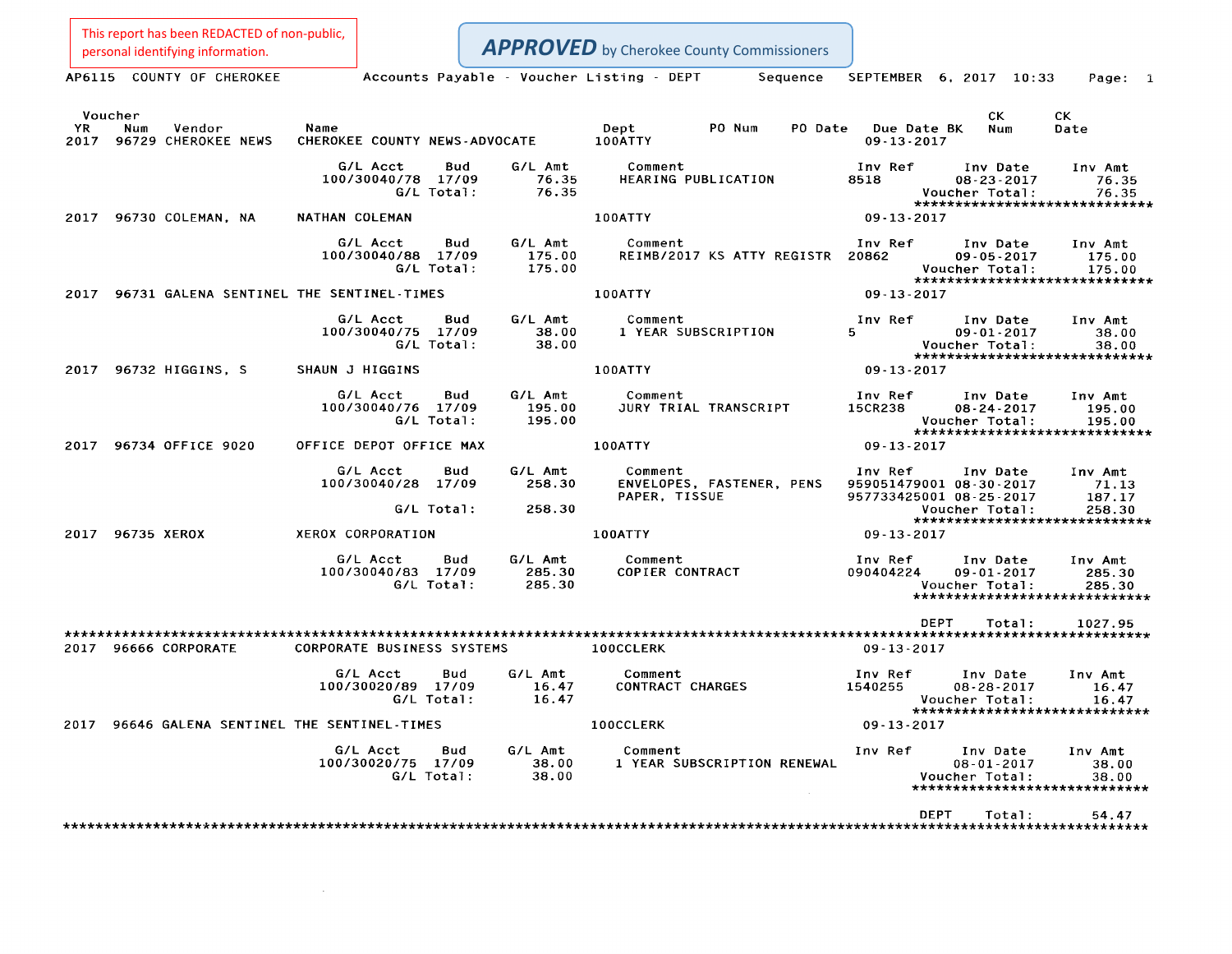|            |                | AP6115 COUNTY OF CHEROKEE |                                                    |                   |                               | Accounts Payable - Voucher Listing - DEPT<br>Sequence                         |                                 | SEPTEMBER 6, 2017 10:33                                                          | Page:                         |
|------------|----------------|---------------------------|----------------------------------------------------|-------------------|-------------------------------|-------------------------------------------------------------------------------|---------------------------------|----------------------------------------------------------------------------------|-------------------------------|
| YR<br>2017 | Voucher<br>Num | Vendor                    | Name<br>96701 CRAWFORD CLERK CRAWFORD COUNTY CLERK |                   |                               | PO Num<br>PO Date<br>Dept<br>100CHOUSE                                        | Due Date BK<br>$09 - 13 - 2017$ | CK.<br>Num                                                                       | СK<br>Date                    |
|            |                |                           | G/L Acct<br>100/30080/89                           | Bud<br>17/09      | G/L Amt<br>868.42             | Comment<br>CHEROKEE COUNTY PORTION<br>DISTRICT CORONERS SALARY<br>AUGUST 2017 | Inv Ref                         | Inv Date<br>$09 - 01 - 2017$                                                     | Inv Amt<br>868.42             |
|            |                |                           |                                                    | G/L Total:        | 868.42                        |                                                                               |                                 | Voucher Total:<br>*****************************                                  | 868.42                        |
| 2017       |                | 96644 EMPIRE              | EMPIRE DISTRICT ELECTRIC COMPANY                   |                   |                               | 100CHOUSE                                                                     | $09 - 13 - 2017$                |                                                                                  |                               |
|            |                |                           | G/L Acct<br>100/30080/81 17/09                     | Bud<br>G/L Total: | G/L Amt<br>3754.45<br>3754.45 | Comment<br>ACCT 305532-35-0                                                   | Inv Ref                         | Inv Date<br>08-17-2017<br>Voucher Total:<br>*****************************        | Inv Amt<br>3754.45<br>3754.45 |
| 2017       |                | 96702 SEK RECYCLING       | SOUTHEAST KANSAS RECYCLING, INC                    |                   |                               | 100CHOUSE                                                                     | $09 - 13 - 2017$                |                                                                                  |                               |
|            |                |                           | G/L Acct<br>100/30080/89 17/09                     | Bud               | G/L Amt<br>2000.00            | Comment<br><b>COLLECTION FEE</b><br><b>JULY 2017</b><br>AUGUST 2017           | Inv Ref<br>39983<br>20646       | Inv Date<br>$08 - 02 - 2017$<br>$09 - 01 - 2017$                                 | Inv Amt<br>1000.00<br>1000.00 |
|            |                |                           |                                                    | G/L Total:        | 2000.00                       |                                                                               |                                 | Voucher Total:<br>*****************************                                  | 2000.00                       |
| 2017       |                | 96645 SEWARD              | SEWARD COUNTY COMMUNITY COLLEGE                    |                   |                               | 100CHOUSE                                                                     | $09 - 13 - 2017$                |                                                                                  |                               |
|            |                |                           | G/L Acct<br>100/30080/80 17/09                     | Bud<br>G/L Total: | G/L Amt<br>215.32<br>215.32   | Comment<br>LABOR/MATERIALS - FOUNTAIN 12397                                   | Inv Ref                         | Inv Date<br>$08 - 25 - 2017$<br>Voucher Total:<br>****************************** | Inv Amt<br>215.32<br>215.32   |
| 2017       |                |                           | 96744 TRUE VALUE COL TRUE VALUE COLUMBUS           |                   |                               | 100CHOUSE                                                                     | 09 13 2017                      |                                                                                  |                               |
|            |                |                           | G/L Acct<br>100/30080/40 17/09                     | Bud<br>G/L Total: | G/L Amt<br>8.19<br>8.19       | Comment<br><b>ADAPTERS</b>                                                    | Inv Ref<br>A323634              | Inv Date<br>$09 - 06 - 2017$<br>Voucher Total:<br>*****************************  | Inv Amt<br>8.19<br>8.19       |
|            |                |                           |                                                    |                   |                               |                                                                               | <b>DEPT</b>                     | Total:                                                                           | 6846.38                       |
| 2017       |                |                           | 96647 GALENA SENTINEL THE SENTINEL-TIMES           |                   |                               | 100COMM                                                                       | $09 - 13 - 2017$                |                                                                                  |                               |
|            |                |                           | G/L Acct<br>100/30010/75 17/09                     | Bud<br>G/L Total: | G/L Amt<br>38.00<br>38.00     | Comment<br>1 YEAR SUBSCRIPTION RENEWAL 1                                      | Inv Ref                         | Inv Date<br>$08 - 01 - 2017$<br>Voucher Total:<br>*****************************  | Inv Amt<br>38.00<br>38.00     |
|            |                |                           |                                                    |                   |                               |                                                                               | <b>DEPT</b>                     | Total:                                                                           | 38.00                         |
|            |                | 2017 96741 NEX TECH       | <b>NEX-TECH</b>                                    |                   |                               | 100COMP                                                                       | $09 - 13 - 2017$                |                                                                                  |                               |
|            |                |                           | G/L Acct<br>100/30150/89 17/09                     | Bud<br>G/L Total: | G/L Amt<br>2.50<br>2.50       | Comment<br>ACCT 0000403167                                                    | Inv Ref                         | Inv Date<br>$09 - 01 - 2017$<br>Voucher Total:<br>*****************************  | Inv Amt<br>2.50<br>2.50       |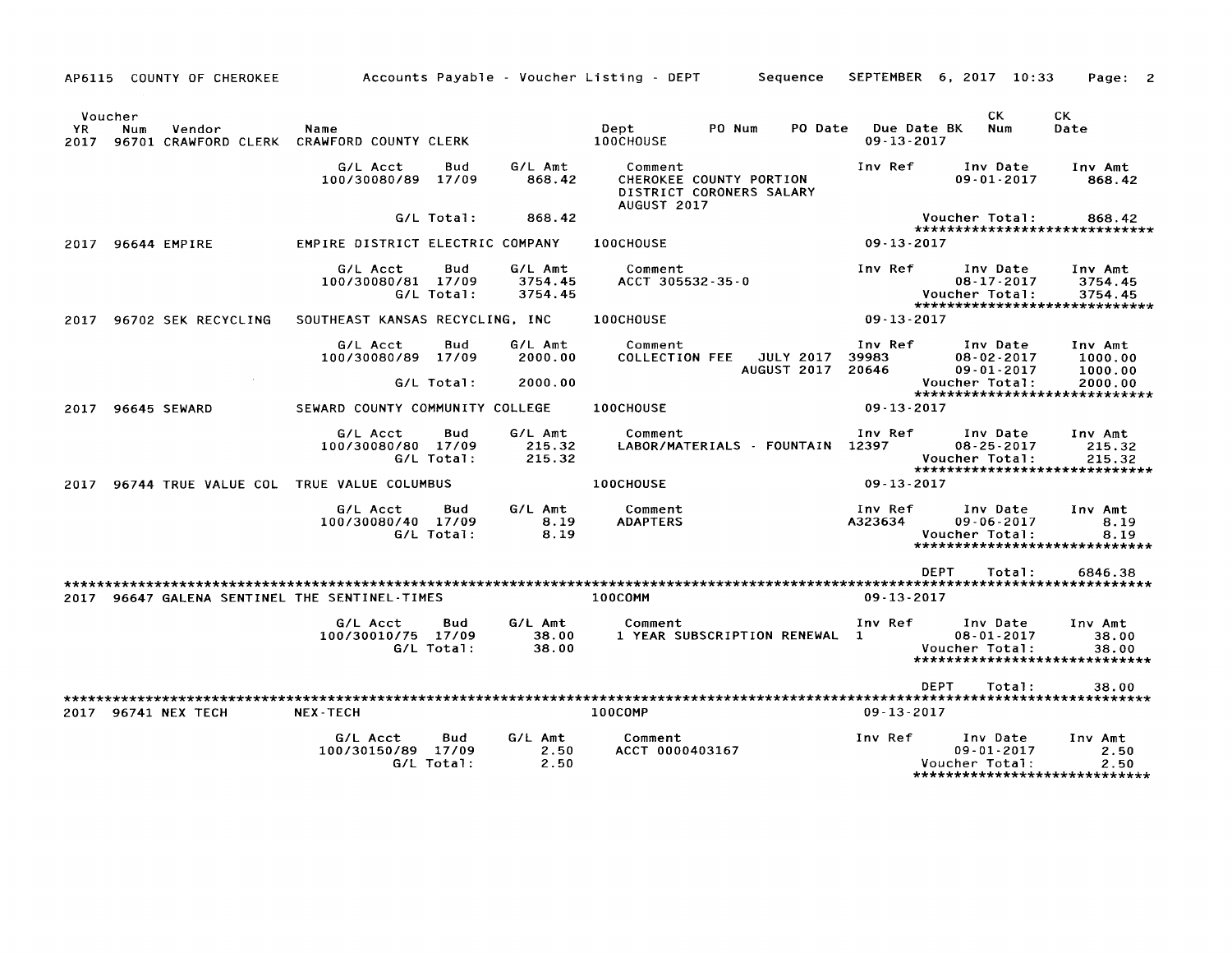|             | AP6115 COUNTY OF CHEROKEE                    | Accounts Payable - Voucher Listing - DEPT                  |                               | Sequence                                           | SEPTEMBER 6, 2017 10:33         |                                                | Page: 3                                                         |
|-------------|----------------------------------------------|------------------------------------------------------------|-------------------------------|----------------------------------------------------|---------------------------------|------------------------------------------------|-----------------------------------------------------------------|
| YR.<br>2017 | Voucher<br>Vendor<br>Num<br>96648 STRONGHOLD | Name<br>STRONGHOLD DATA                                    |                               | Dept<br>PO Num<br>PO Date<br>100COMP               | Due Date BK<br>$09 - 13 - 2017$ | CK.<br>Num                                     | CK<br>Date                                                      |
|             |                                              | G/L Acct<br>Bud<br>100/30150/89 17/09<br>G/L Total:        | G/L Amt<br>4225.00<br>4225.00 | Comment<br>AGMT: MSP PLATINUM                      | Inv Ref<br>23964                | Inv Date<br>$09 - 01 - 2017$<br>Voucher Total: | Inv Amt<br>4225.00<br>4225.00<br>*****************************  |
|             |                                              |                                                            |                               |                                                    | <b>DEPT</b>                     | Total:                                         | 4227.50                                                         |
|             | 2017 96704 ALLISON, N                        | NICOLE LYNETTE ALLISON                                     |                               | 100DCOURT                                          | $09 - 13 - 2017$                |                                                |                                                                 |
|             |                                              | G/L Acct<br>Bud<br>100/30070/73 17/09<br>G/L Total:        | G/L Amt<br>222.03<br>222.03   | Comment<br><b>TRAVEL</b>                           | Inv Ref                         | Inv Date<br>$09 - 05 - 2017$<br>Voucher Total: | Inv Amt<br>222.03<br>222.03<br>******************************   |
|             | 2017 96705 CARLSON, T                        | TAMMIE CARLSON-OAS                                         |                               | 100DCOURT                                          | $09 - 13 - 2017$                |                                                |                                                                 |
|             |                                              | G/L Acct<br><b>Bud</b><br>100/30070/73 17/09<br>G/L Total: | G/L Amt<br>255.21<br>255.21   | Comment<br>TRAVEL                                  | Inv Ref                         | Inv Date<br>$09 - 05 - 2017$<br>Voucher Total: | Inv Amt<br>255.21<br>255.21<br>*****************************    |
|             | 2017 96706 CIZERLE, T                        | TERRY CIZERLE                                              |                               | 100DCOURT                                          | $09 - 13 - 2017$                |                                                |                                                                 |
|             |                                              | Bud<br>G/L Acct<br>100/30070/86 17/09<br>G/L Total:        | G/L Amt<br>61.00<br>61.00     | Comment<br>JUROR MEAL/REIMBURSEMENT                | Inv Ref                         | Inv Date<br>$08 - 21 - 2017$<br>Voucher Total: | Inv Amt<br>61.00<br>61.00<br>*****************************      |
|             | 2017 96707 CULLIGAN                          | CULLIGAN OF JOPLIN                                         |                               | 100DCOURT                                          | $09 - 13 - 2017$                |                                                |                                                                 |
|             |                                              | G/L Acct<br>Bud<br>100/30070/89 17/09<br>G/L Total:        | G/L Amt<br>24.75<br>24.75     | Comment<br><b>WATER</b>                            | Inv Ref<br>104433               | Inv Date<br>$08 - 22 - 2017$<br>Voucher Total: | Inv Amt<br>24.75<br>24.75<br>*****************************      |
|             | 2017 96716 CURE, K                           | <b>KEVIN T CURE</b>                                        |                               | 100DCOURT                                          | 09 13 2017                      |                                                |                                                                 |
|             |                                              | G/L Acct<br>Bud<br>100/30070/89 17/09<br>G/L Total:        | G/L Amt<br>2750.00<br>2750.00 | Comment<br>MONTHLY ATTY/CO CONTRACT                | Inv Ref                         | Inv Date<br>$09 - 01 - 2017$<br>Voucher Total: | Inv Amt<br>2750.00<br>2750.00<br>****************************** |
| 2017        | 96717 GAYOSO. C                              | <b>CANDACE BREWSTER GAYOSO</b>                             |                               | 100DCOURT                                          | $09 - 13 - 2017$                |                                                |                                                                 |
|             |                                              | G/L Acct<br><b>Bud</b><br>100/30070/89 17/09<br>G/L Total: | G/L Amt<br>2750.00<br>2750.00 | Comment<br>MONTHLY ATTY/CO CONTRACT                | Inv Ref                         | Inv Date<br>$09 - 01 - 2017$<br>Voucher Total: | Inv Amt<br>2750.00<br>2750.00<br>*****************************  |
| 2017        | 96708 KADCCA, 67846                          | <b>KADCCA</b>                                              |                               | 100DCOURT                                          | $09 - 13 - 2017$                |                                                |                                                                 |
|             |                                              | G/L Acct<br>Bud<br>100/30070/88 17/09                      | G/L Amt<br>150.00             | Comment<br>FALL CONFERENCE<br><b>TERRY CIZERLE</b> | Inv Ref                         | Inv Date<br>$09 - 05 - 2017$                   | Inv Amt<br>150.00                                               |
|             |                                              | G/L Total:                                                 | 150.00                        |                                                    |                                 | Voucher Total:                                 | 150.00<br>*****************************                         |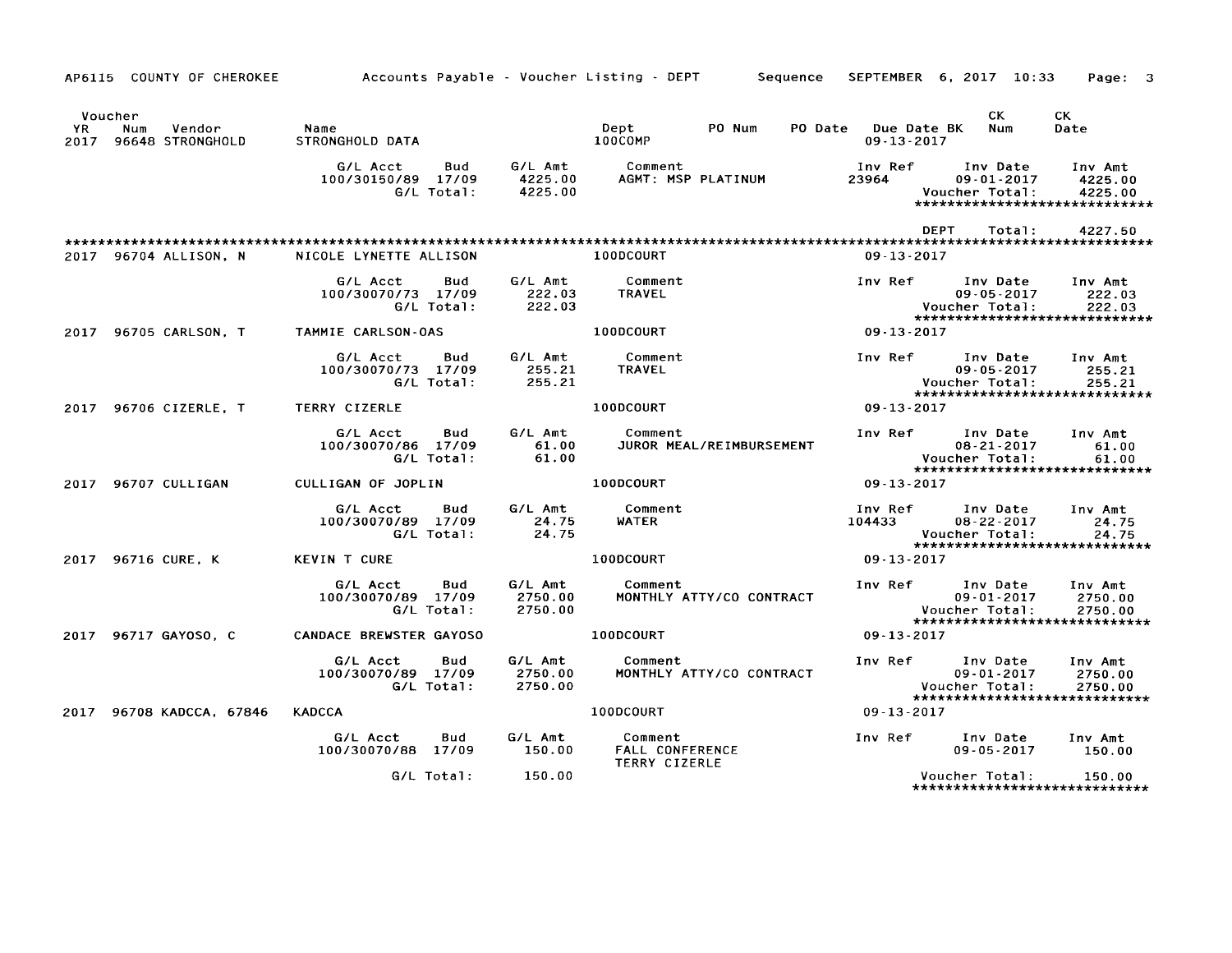AP6115 COUNTY OF CHEROKEE Voucher<br><sub>/R</sub> Num YR Num Vendor 2017 96718 MCELROY. T 2017 96709 NOBLE MEDICAL 2017 96710 REDWOOD TOXIC 2017 96719 STEELE. D 2017 96711 US CELLULAR Accounts Payable - Voucher Listing - DEPT Sequence SEPTEMBER 6, 2017 10:33 Page: 4 Name TIANA MCELROY GIL Acct Bud *100/30070/89 17/09*  GIL Total: NOBLE MEDICAL. INC GIL Acct Bud *100/30070/29 17/09*  G/L Total: GIL Amt 2750\_00 2750\_00 GIL Amt 79.77 79.77 REDWOOD TOXICOLOGY LABORATORY GIL Acct Bud *100/30070/29 17/09*  G/L Total: DOUGLAS ROPER STEELE GIL Acct Bud *100/30070/89 17/09*  G/L Total: US CELLULAR GIL Acct Bud *100/30070/84 17/09*  G/L Total: GIL Amt 206.25 206.25 GIL Amt 2750.00 2750.00 GIL Amt 41.19 41.19 Dept 100DCOURT PO Num PO Date Due Date BK 09-13-2017 CK Num CK Date Comment MONTHLY *ATTY/CO* CONTRACT 100DCOURT Comment TESTING KITS 100DCOURT Comment DRUG TEST KITS 100DCOURT Comment MONTHLY *ATTY/CO* CONTRACT 100DCOURT Comment ACCT 558976541 Inv Ref Inv Date 09-01-2017 Voucher Total: Inv Amt 2750.00 2750.00 \*\*\*\*\*\*\*\*\*\*\*\*\*\*\*\*\*\*\*\*\*\*\*\*\*\*\*\*\* 09-13-2017 Inv Ref Inv Date<br>117338 08-23-2017 08-23-2017 Voucher Total: Inv Amt 79.77 79.77 \*\*\*\*\*\*\*\*\*\*\*\*\*\*\*\*\*\*\*\*\*\*\*\*\*\*\*\*\* 09-13-2017 Inv Ref 1nv Date<br>614293 08.22.2017 08-22-2017 Voucher Total: Inv Amt 206.25 206.25 \*\*\*\*\*\*\*\*\*\*\*\*\*\*\*\*\*\*\*\*\*\*\*\*\*\*\*\*\* 09-13-2017 Inv Ref Inv Date 09-01-2017 Voucher Total: Inv Amt 2750.00 2750.00 \*\*\*\*\*\*\*\*\*\*\*\*\*\*\*\*\*\*\*\*\*\*\*\*\*\*\*\*\* 09-13-2017 Inv Ref Inv Date Inv Amt 0207171637 08-20-2017 41.19<br>Voucher Total: 41.19 Voucher Total: \*\*\*\*\*\*\*\*\*\*\*\*\*\*\*\*\*\*\*\*\*\*\*\*\*\*\*\*\* DEPT Total: 12040.20 \*\*\*\*\*\*\*\*\*\*\*\*\*\*\*\*\*\*\*\*\*\*\*\*\*\*\*\*\*\*\*\*\*\*\*\*\*\*\*\*\*\*\*\*\*\*\*\*\*\*\*\*\*\*\*\*\*\*\*\*\*\*\*\*\*\*\*\*\*\*\*\*\*\*\*\*\*\*\*\*\*\*\*\*\*\*\*\*\*\*\*\*\*\*\*\*\*\*\*\*\*\*\*\*\*\*\*\*\*\*\*\*\*\*\*\*\*\*\*\*\*\*\*\*\*\*\*\*\*\*\*\* 2017 96649 ETTINGERS ETTINGER'S OFFICE SUPPLY 100DEPT OFF 09-13-2017 G/L Acct Bud G/L Amt<br>00/30330/31 17/09 59.95 *100/30330/31 17/09* 59.95 *100/30330/23 17/09* 396.82 *100/30330/31 17/09* 109.93 GIL Total: 566.70 2017 96650 QUILL QUILL CORPORATION G/L Acct Bud G/L Amt<br>00/30330/22 17/09 258.66 *100/30330/22 17109* 258.66 G/L Total: Comment TOWELS LUBRICANT/SHREDDER DUSTER. PENS. HILITERS INK STAMP. STAMPS TOWELS. T/TISSUE. BAGS 100DEPT OFF Comment PENS. FILS. WIPES Inv Ref 4935150 4935970 4935110 4936080 4940630 Inv Date Inv Amt 08-17-2017 59.95<br>08-21-2017 20.38 08-21-2017 20.38<br>08-18-2017 86.69 08-18-2017 86.69<br>08-21-2017 289.75 08-21-2017 289.75<br>08-30-2017 109.93 08-30-2017 109.93 Voucher Total: \*\*\*\*\*\*\*\*\*\*\*\*\*\*\*\*\*\*\*\*\*\*\*\*\*\*\*\*\* 09-13-2017 Inv Ref Inv Date 08-23-2017 Voucher Total: Inv Amt 258.66 258.66 \*\*\*\*\*\*\*\*\*\*\*\*\*\*\*\*\*\*\*\*\*\*\*\*\*\*\*\*\*\*\*\* DEPT Total: 825.36 \*\*\*\*\*\*\*\*\*\*\*\*\*\*\*\*\*\*\*\*\*\*\*\*\*\*\*\*\*\*\*\*\*\*\*\*\*\*\*\*\*\*\*\*\*\*\*\*\*\*\*\*\*\*\*\*\*\*\*\*\*\*\*\*\*\*\*\*\*\*\*\*\*\*\*\*\*\*\*\*\*\*\*\*\*\*\*\*\*\*\*\*\*\*\*\*\*\*\*\*\*\*\*\*\*\*\*\*\*\*\*\*\*\*\*\*\*\*\*\*\*\*\*\*\*\*\*\*\*\*\*\*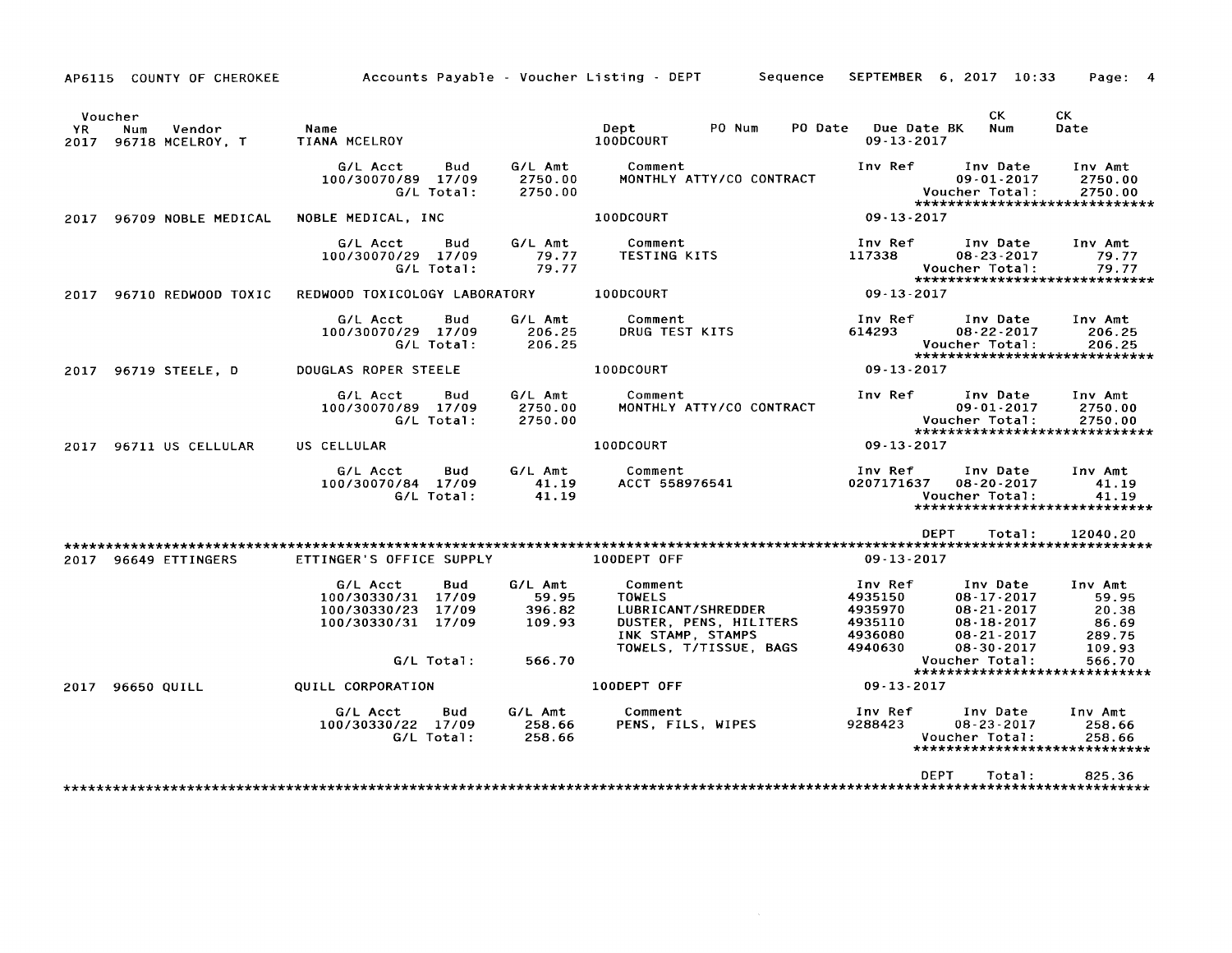| AP6115                | COUNTY OF CHEROKEE               |                                                   |                   |                               | Accounts Payable - Voucher Listing - DEPT                                     | Sequence |                                 | SEPTEMBER 6, 2017 10:33                                                                | Page:                                 |
|-----------------------|----------------------------------|---------------------------------------------------|-------------------|-------------------------------|-------------------------------------------------------------------------------|----------|---------------------------------|----------------------------------------------------------------------------------------|---------------------------------------|
| Voucher<br>YR<br>2017 | Vendor<br>Num<br>96678 HEARTLAND | Name<br>HEARTLAND ELECTRIC COOPERATIVE INC 100E/P |                   |                               | PO Num<br>Dept                                                                | PO Date  | Due Date BK<br>$09 - 13 - 2017$ | CK.<br>Num                                                                             | <b>CK</b><br>Date                     |
|                       |                                  | G/L Acct<br>100/30090/89 17/09                    | Bud<br>G/L Total: | G/L Amt<br>44.10<br>44.10     | Comment<br>ACCT 50891200                                                      |          | Inv Ref<br>STORM SIREN          | Inv Date<br>$09 - 01 - 2017$<br>Voucher Total:<br>******************************       | Inv Amt<br>44.10<br>44.10             |
|                       |                                  |                                                   |                   |                               |                                                                               |          | <b>DEPT</b>                     | Total:                                                                                 | 44.10                                 |
|                       | 2017 96738 ECON                  | CHEROKEE COUNTY ECONOMIC DEVELOPMEN 100ECON       |                   |                               |                                                                               |          | $09 - 13 - 2017$                | **************************                                                             |                                       |
|                       |                                  | G/L Acct<br>100/30230/89 17/09                    | Bud<br>G/L Total: | G/L Amt<br>8828.86<br>8828.86 | Comment<br>QUARTERLY DISTRIBUTION                                             |          | Inv Ref                         | Inv Date<br>$09 - 05 - 2017$<br>Voucher Total:<br>*****************************        | Inv Amt<br>8828.86<br>8828.86         |
|                       |                                  |                                                   |                   |                               |                                                                               |          | <b>DEPT</b>                     | Total:                                                                                 | 8828.86                               |
|                       | 2017 96723 GENEOLOGY             | <b>CCKG-H SOCIETY INC</b>                         |                   |                               | 100GENEOLOGY                                                                  |          | $09 - 13 - 2017$                |                                                                                        |                                       |
|                       |                                  | G/L Acct<br>100/30180/89 17/09                    | Bud<br>G/L Total: | G/L Amt<br>2000.00<br>2000.00 | Comment<br>QUARTERLY DISTRIBUTION                                             |          | Inv Ref                         | Inv Date<br>$09 - 01 - 2017$<br>Voucher Total:<br>*****************************        | Inv Amt<br>2000.00<br>2000.00         |
|                       |                                  |                                                   |                   |                               |                                                                               |          | <b>DEPT</b>                     | Total:                                                                                 | 2000.00                               |
|                       | 2017 96715 SANDERS, R            | RODNEY SANDERS                                    |                   |                               | 100GIS                                                                        |          | 09-13-2017                      |                                                                                        |                                       |
|                       |                                  | G/L Acct<br>100/30210/89 17/09                    | Bud               | G/L Amt<br>1170.00            | Comment<br>OFFSITE GIS DATA SUPPORT<br>GIS TECHNICAL SUPPORT<br>ARCGIS ONLINE |          | Inv Ref<br>20170801             | Inv Date<br>$08 - 03 - 2017$                                                           | Inv Amt<br>885.00<br>142.50<br>142.50 |
|                       |                                  |                                                   | G/L Total:        | 1170.00                       |                                                                               |          |                                 | Voucher Total:<br>*****************************                                        | 1170.00                               |
|                       |                                  |                                                   |                   |                               |                                                                               |          | DEPT                            | Total:                                                                                 | 1170.00                               |
| 2017                  | 96651 BOB BARKER                 | BOB BARKER COMPANY INC                            |                   |                               | 100JAIL                                                                       |          | $09 - 13 - 2017$                |                                                                                        |                                       |
|                       |                                  | G/L Acct<br>100/30140/39 17/09                    | Bud<br>G/L Total: | G/L Amt<br>408.53<br>408.53   | Comment<br>TOWELS, SHIRTS, TROUSERS                                           |          | Inv Ref                         | Inv Date<br>UT1000428379 08-11-2017<br>Voucher Total:<br>***************************** | Inv Amt<br>408.53<br>408.53           |
|                       | 2017 96652 BUTCH                 | BUTCH'S PEST CONTROL SERVICE                      |                   |                               | 100JAIL                                                                       |          | $09 - 13 - 2017$                |                                                                                        |                                       |
|                       |                                  | G/L Acct<br>100/30140/80 17/09                    | Bud<br>G/L Total: | G/L Amt<br>75.00<br>75.00     | Comment<br>MONTHLY SPRAY                                                      |          | Inv Ref<br>17867670             | Inv Date<br>$08 - 25 - 2017$<br>Voucher Total:<br>*****************************        | Inv Amt<br>75.00<br>75.00             |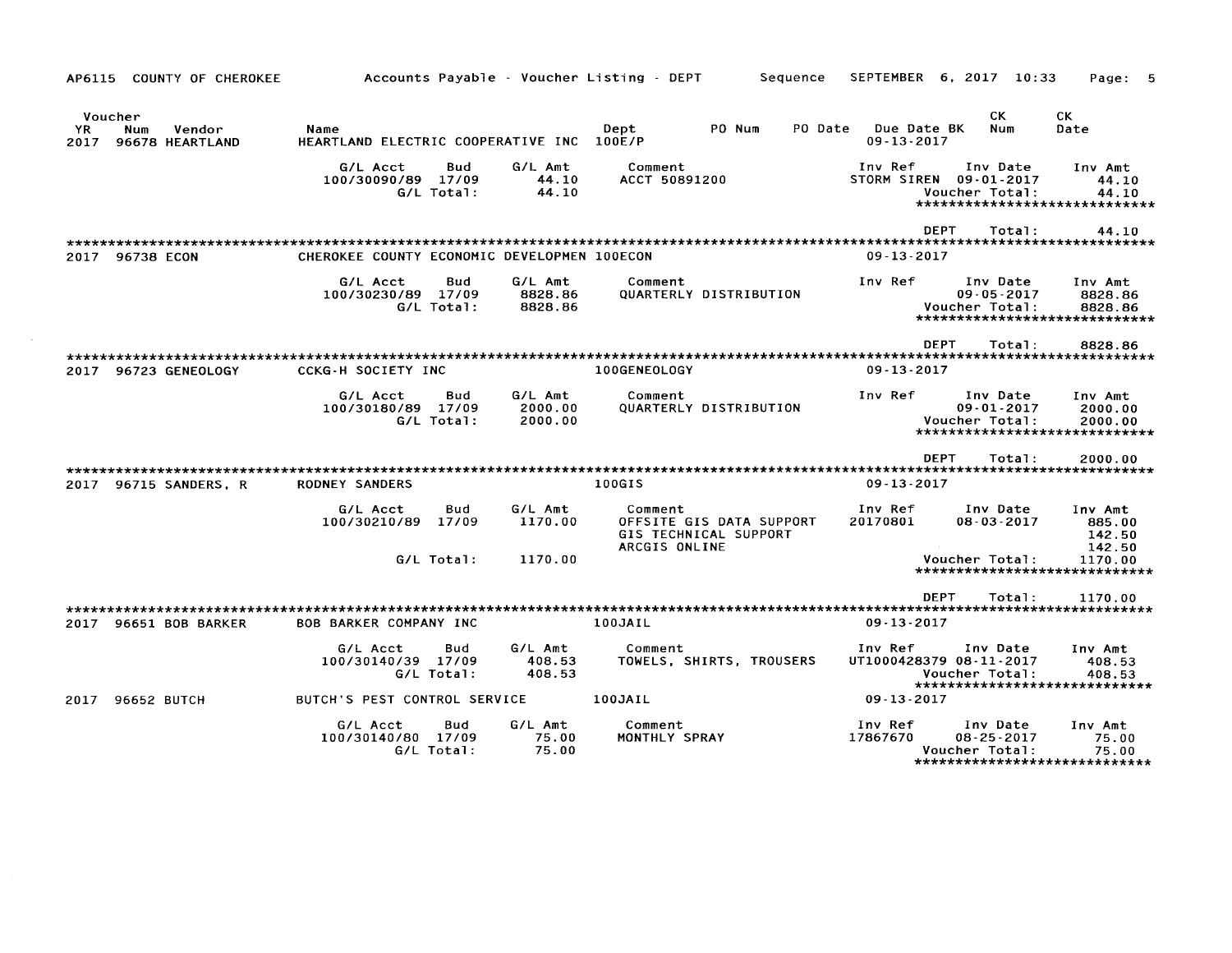Voucher<br>YR Nu Num Vendor 2017 96653 CBM 2017 96655 CINTAS 0855 2017 96656 CITY TELE 2017 96657 CWD Name CBM MANAGED SERVICES GIL Acct Bud *100/30140/31 17109*  GIL Total: CINTAS CORP GIL Acct Bud *100/30140/21 17109*  GIL Total: CITY TELE COIN COMPANY INC GIL Acct Bud *100/30140/39 17109*  GIL Total: CASH-WA DISTRIBUTING GIL Acct Bud *100/30140/39 17109*  G/L Total: GIL Amt 6512.82 6512.82 GIL Amt 166.20 166.20 GIL Amt 2500.00 2500.00 GIL Amt 23.90 23.90 Dept PO Num 100JAIL Comment INMATE MEALS *8110/17 8/16117*  8117117 - *8/23117*  100JAIL Comment GLOVES 100JAIL Comment CALLING CARDS 100JAIL Comment FILM WRAP, SCOUR PADS PO Date Due Date BK 09-13-2017 CK Num Inv Ref lnv Date 112423 08-16-2017<br>112726 08-23-2017 08-23-2017 Voucher Total: CK Date Inv Amt 3236.80 3276.02 6512.82 \*\*\*\*\*\*\*\*\*\*\*\*\*\*\*\*\*\*\*\*\*\*\*\*\*\*\*\*\* 09-13-2017 Inv Ref Inv Date 8403297985 08-11-2017 Voucher Total: Inv Amt 166.20 166.20 \*\*\*\*\*\*\*\*\*\*\*\*\*\*\*\*\*\*\*\*\*\*\*\*\*\*\*\*\* 09-13-2017 Inv Ref lnv Date Inv Amt 08-28-2017 2500.00<br>
ther Total: 2500.00 Voucher Total: \*\*\*\*\*\*\*\*\*\*\*\*\*\*\*\*\*\*\*\*\*\*\*\*\*\*\*\*\*\*\*\*\*\* 09-13-2017 Inv Ref Inv Date<br>11157889 08-28-2017 08-28-2017 Voucher Total: Inv Amt 23.90 23.90 2017 96658 DIRECT BENEFIT DIRECT BENEFIT SOLUTIONS 100JAIL \*\*\*\*\*\*\*\*\*\*\*\*\*\*\*\*\*\*\*\*\*\*\*\*\*\*\*\*\* 09-13-2017 2017 96659 EVANS 2017 96660 HENRY KRAFT 2017 96661 PRO SOLUTIONS GIL Acct Bud *100/30140/81 17109*  GIL Total: EVAN·S HEALTH MART DRUG GIL Acct Bud *100/30140/39 17109*  GIL Total: HENRY KRAFT INC GIL Acct Bud *100/30140/40 17109*  G/L Total: PRO SOLUTIONS, LLC GIL Acct Bud *100/30140/72 17109*  G/L Total: G/L Amt Comment<br>735.01 PRESCRIPT PRESCRIPTIONS 735.01 100JAIL G/L Amt Comment<br>6.10 DENTURE C DENTURE CREAM 6.10 100JAIL Inv Ref Inv Date Inv Amt 08-20-2017 735.01<br>
2015 735.01 Voucher Total: \*\*\*\*\*\*\*\*\*\*\*\*\*\*\*\*\*\*\*\*\*\*\*\*\*\*\*\*\* 09-13-2017 Inv Ref Inv Date Inv Amt 08-19-2017 6.10<br>her Total: 6.10 Voucher Total: \*\*\*\*\*\*\*\*\*\*\*\*\*\*\*\*\*\*\*\*\*\*\*\*\*\*\*\*\* 09-13-2017 GIL Amt 649.37 Comment Inv Ref Inv Date 08-17-2017 Inv Amt 649.37 649.37 GIL Amt 137.34 137.34 LINERS, FLOOR PAD, DETERGNT 248926 TITISSUE, TOWELS, BOTTLE 100JAIL Comment GAS SALES Voucher Total: 649.37 \*\*\*\*\*\*\*\*\*\*\*\*\*\*\*\*\*\*\*\*\*\*\*\*\*\*\*\*\* 09-13-2017 Inv Ref Inv Date Inv Amt<br>84492 08-14-2017 137.34 08-14-2017 137.34<br>
ther Total: 137.34 Voucher Total: \*\*\*\*\*\*\*\*\*\*\*\*\*\*\*\*\*\*\*\*\*\*\*\*\*\*\*\*\*

Accounts Payable - Voucher Listing - DEPT Sequence SEPTEMBER 6, 2017 10:33 Page: 6

AP6115 COUNTY OF CHEROKEE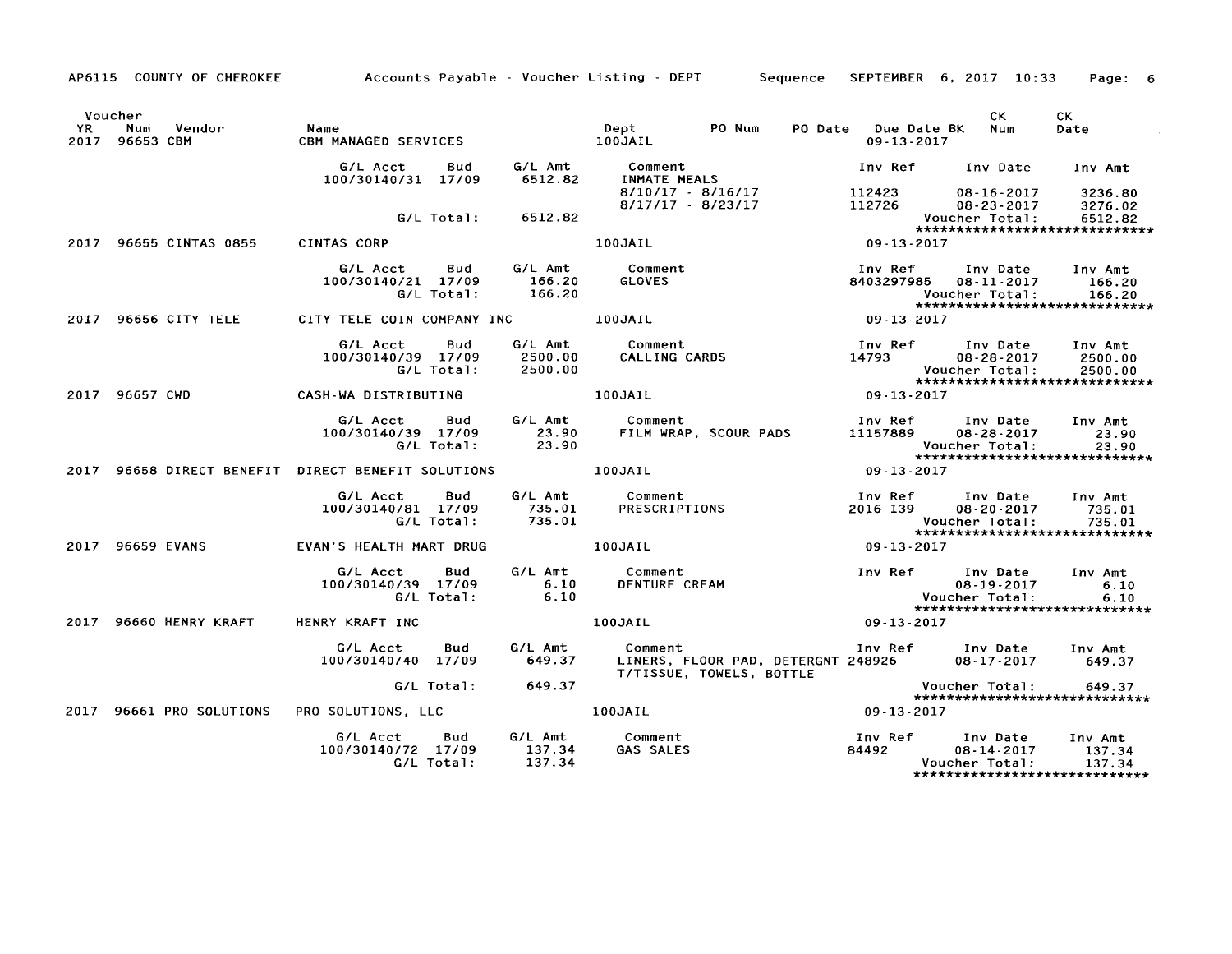|                        | AP6115 COUNTY OF CHEROKEE                     |                                                     |                                 | Accounts Payable - Voucher Listing - DEPT<br>Sequence        | SEPTEMBER 6, 2017 10:33                                                                                                                   | Page: 7 |
|------------------------|-----------------------------------------------|-----------------------------------------------------|---------------------------------|--------------------------------------------------------------|-------------------------------------------------------------------------------------------------------------------------------------------|---------|
| Voucher<br>YR.<br>2017 | Vendor<br>Num<br>96662 SIRCHIE                | Name<br>SIRCHIE FINGER PRINT LABORATORIES 100JAIL   |                                 | PO Num<br>Dept                                               | CK.<br>CK.<br>Due Date BK<br>PO Date<br>Num<br>Date<br>$09 - 13 - 2017$                                                                   |         |
|                        |                                               | G/L Acct<br><b>Bud</b><br>100/30140/22 17/09        | G/L Amt<br>259.37               | Comment<br>INTEGRITY BAGS<br>INTEGRITY BAGS                  | Inv Ref<br>Inv Date<br>Inv Amt<br>0313046<br>$08 - 15 - 2017$<br>205.96<br>0313026<br>$08 - 15 - 2017$<br>53.41                           |         |
|                        |                                               | G/L Total:                                          | 259.37                          |                                                              | Voucher Total:<br>259.37<br>*****************************                                                                                 |         |
| 2017                   |                                               | 96663 SOUTHERN UNIFOR SOUTHERN UNIFORM & EQUIPMENT  |                                 | 100JAIL                                                      | $09 - 13 - 2017$                                                                                                                          |         |
|                        |                                               | G/L Acct<br>Bud<br>100/30140/22 17/09<br>G/L Total: | G/L Amt<br>13.98<br>13.98       | Comment<br><b>SGT MIL CHEVRON</b>                            | Inv Ref<br>Inv Date<br>Inv Amt<br>55532<br>$08 - 21 - 2017$<br>13.98<br>Voucher Total:<br>13.98<br>*****************************          |         |
| 2017                   |                                               | 96664 TRUE VALUE COL TRUE VALUE COLUMBUS            |                                 | 100JAIL                                                      | $09 - 13 - 2017$                                                                                                                          |         |
|                        |                                               | G/L Acct<br>Bud<br>100/30140/80 17/09<br>G/L Total: | G/L Amt<br>17.84<br>17.84       | Comment<br>ADAPTER, COUPLING, ELL                            | Inv Ref<br>Inv Date<br>Inv Amt<br>A322775<br>$08 - 28 - 2017$<br>17.84<br>Voucher Total:<br>17.84<br>******************************       |         |
| 2017                   | 96665 TURNKEY                                 | <b>TURNKEY CORRECTIONS</b>                          |                                 | 100JAIL                                                      | $09 - 13 - 2017$                                                                                                                          |         |
|                        |                                               | G/L Acct<br>Bud<br>100/30140/39 17/09               | G/L Amt<br>1370.46              | Comment<br><b>CANTEEN SALES</b><br><b>BLANK STOCK CHECKS</b> | Inv Ref<br>Inv Date<br>Inv Amt<br>114620170815 08-15-2017<br>1321.51<br>46423<br>$08 - 21 - 2017$<br>48.95                                |         |
|                        |                                               | G/L Total:                                          | 1370.46                         |                                                              | Voucher Total:<br>1370.46<br>******************************                                                                               |         |
|                        |                                               |                                                     |                                 |                                                              | <b>DEPT</b><br>Total:<br>12875.92                                                                                                         |         |
|                        | 2017 96667 GALENA SENTINEL THE SENTINEL-TIMES |                                                     |                                 | 100REGOFDEED                                                 | $09 - 13 - 2017$                                                                                                                          |         |
|                        |                                               | G/L Acct<br>Bud<br>100/30050/75 17/09<br>G/L Total: | G/L Amt<br>38.00<br>38.00       | Comment<br>1 YEAR SUBSCRIPTION                               | Inv Ref<br>Inv Date<br>Inv Amt<br>$\overline{2}$<br>$08 - 01 - 2017$<br>38.00<br>Voucher Total:<br>38.00<br>***************************** |         |
|                        |                                               |                                                     |                                 |                                                              | <b>DEPT</b><br>Total:<br>38.00                                                                                                            |         |
|                        | 2017 96668 APPLIED CONC                       | APPLIED CONCEPTS INC                                |                                 | 100SHERIFF                                                   | $09 - 13 - 2017$                                                                                                                          |         |
|                        |                                               | G/L Acct<br>Bud<br>100/30060/22 17/09<br>G/L Total: | G/L Amt<br>155.00<br>155.00     | Comment<br>RADAR EQUIPMENT REPAIR                            | Inv Ref<br>Inv Date<br>Inv Amt<br>312426<br>$08 - 14 - 2017$<br>155.00<br>Voucher Total:<br>155.00<br>*****************************       |         |
| 2017                   | 96669 JIM WOODS                               | JIM WOODS MARKETING INC                             |                                 | 100SHERIFF                                                   | $09 - 13 - 2017$                                                                                                                          |         |
|                        |                                               | G/L Acct<br>Bud<br>100/30060/30 17/09<br>G/L Total: | G/L Amt<br>17757.31<br>17757.31 | Comment<br><b>GASOLINE</b>                                   | Inv Ref<br>Inv Date<br>Inv Amt<br>235123<br>$08 - 30 - 2017$<br>17757.31<br>Voucher Total:<br>17757.31<br>*****************************   |         |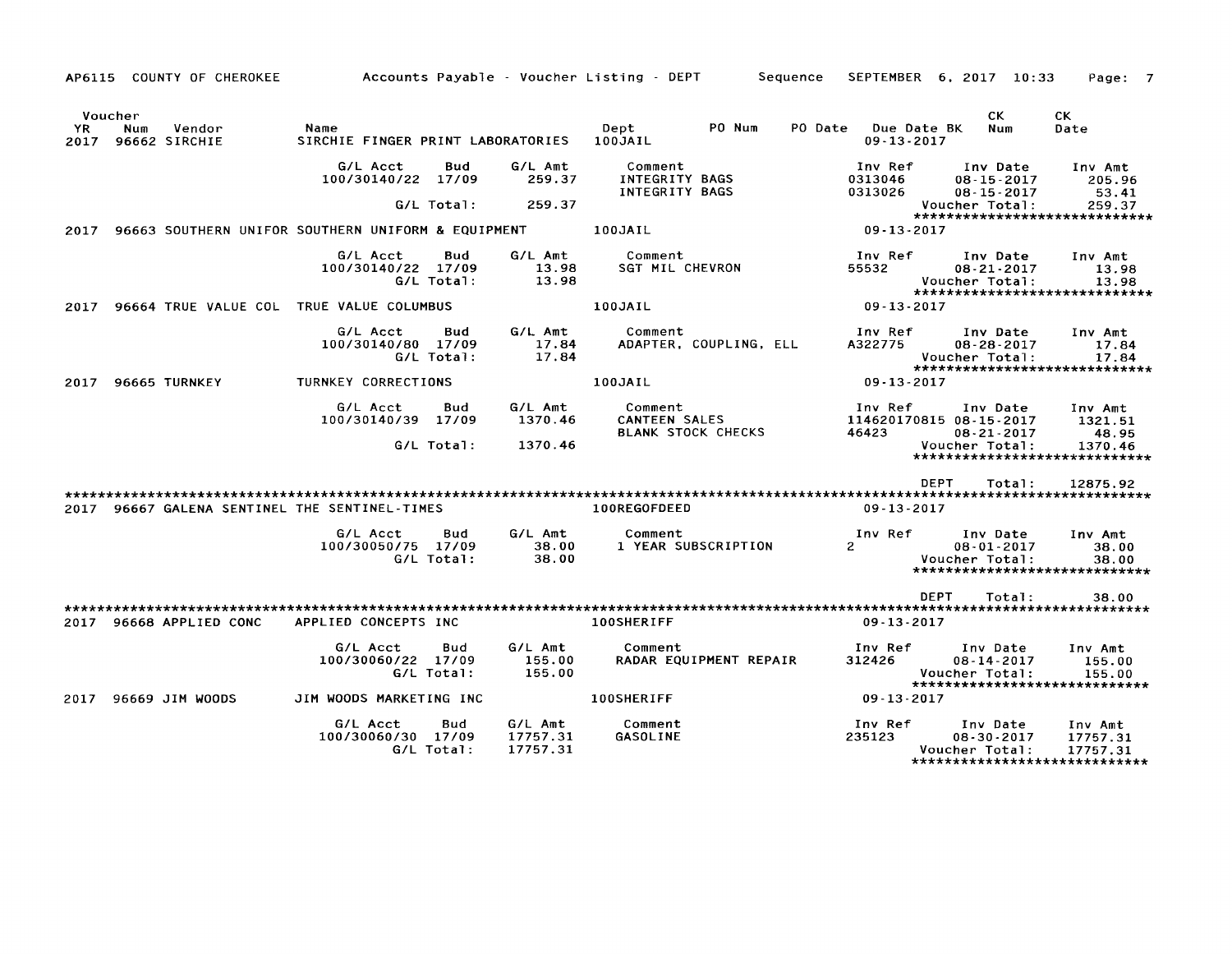AP6115 COUNTY OF CHEROKEE Accounts Payable - Voucher Listing - DEPT Sequence SEPTEMBER 6, 2017 10:33 Page: 8

|             | Voucher         |                            |                                               |                          |                             |                                         |                                                                                             |           |                                                 | CK.                                                                                                    | CK.                                                   |
|-------------|-----------------|----------------------------|-----------------------------------------------|--------------------------|-----------------------------|-----------------------------------------|---------------------------------------------------------------------------------------------|-----------|-------------------------------------------------|--------------------------------------------------------------------------------------------------------|-------------------------------------------------------|
| YR.<br>2017 | Num             | Vendor<br>96671 KANSASLAND | Name<br>KANSASLAND TIRE OF PITTSBURG          |                          |                             | Dept<br>100SHERIFF                      | PO Num                                                                                      | PO Date   | Due Date BK<br>09-13-2017                       | Num                                                                                                    | Date                                                  |
|             |                 |                            | G/L Acct<br>100/30060/25 17/09                | Bud<br>G/L Total:        | G/L Amt<br>274.56<br>274.56 | Comment<br>2 P265/60R17 TIRES           |                                                                                             |           | Inv Ref<br>173934                               | Inv Date<br>08-21-2017<br>Voucher Total:<br>*****************************                              | Inv Amt<br>274.56<br>274.56                           |
|             |                 | 2017 96670 KS SECRETARY    | KANSAS SECRETARY OF STATE                     |                          |                             | 100SHERIFF                              |                                                                                             |           | $09 - 13 - 2017$                                |                                                                                                        |                                                       |
|             |                 |                            | G/L Acct<br>100/30060/76 17/09                | Bud<br>G/L Total:        | G/L Amt<br>25.00<br>25.00   | Comment                                 | NOTARY BOND RENEWAL/HARVEY                                                                  |           | Inv Ref                                         | Inv Date<br>$08 - 28 - 2017$<br>Voucher Total:<br>******************************                       | Inv Amt<br>25.00<br>25.00                             |
| 2017        |                 | 96672 LAKELAND             | LAKELAND OFFICE SYSTEMS                       |                          |                             | <b>100SHERIFF</b>                       |                                                                                             |           | 09-13-2017                                      |                                                                                                        |                                                       |
|             |                 |                            | G/L Acct<br>100/30060/83 17/09                | Bud<br>G/L Total:        | G/L Amt<br>420.88<br>420.88 | Comment<br>COPIER CONTRACT              |                                                                                             |           | Inv Ref<br>171513                               | Inv Date<br>$08 - 15 - 2017$<br>Voucher Total:<br>******************************                       | Inv Amt<br>420.88<br>420.88                           |
|             |                 | 2017 96673 NATALINIS       | NATALINI'S AUTOMOTIVE                         |                          |                             | 100SHERIFF                              |                                                                                             |           | 09 - 13 - 2017                                  |                                                                                                        |                                                       |
|             |                 |                            | G/L Acct<br>100/30060/25 17/09                | Bud                      | G/L Amt<br>480.87           | Comment<br><b>BATTERY</b><br>AIR FILTER | OIL, OIL FILTER, AIR FILTER 645394<br>TIRE PRESS MONITOR SYSTEM<br>TIE ROD END, HUB BEARING |           | Inv Ref<br>645234<br>645617<br>646018<br>645797 | Inv Date<br>$08 - 21 - 2017$<br>$08 - 22 - 2017$<br>08-25-2017<br>$08 - 30 - 2017$<br>$08 - 28 - 2017$ | Inv Amt<br>277.32<br>34.37<br>17.54<br>4.16<br>147.48 |
|             |                 |                            |                                               | G/L Total:               | 480.87                      |                                         |                                                                                             |           |                                                 | Voucher Total:<br>*****************************                                                        | 480.87                                                |
|             | 2017 96674 TEEL |                            | TEEL INSURANCE AGENCY INC                     |                          |                             | 100SHERIFF                              |                                                                                             |           | $09 - 13 - 2017$                                |                                                                                                        |                                                       |
|             |                 |                            | G/L Acct<br>100/30060/76 17/09                | <b>Bud</b><br>G/L Total: | G/L Amt<br>100.00<br>100.00 | Comment                                 | NOTARY BOND, HARVEY                                                                         |           | Inv Ref<br>228                                  | Inv Date<br>08-17-2017<br>Voucher Total:<br>*****************************                              | Inv Amt<br>100.00<br>100.00                           |
| 2017        |                 | <b>96675 US BANK</b>       | US BANK EQUIPMENT FINANCE                     |                          |                             | <b>100SHERIFF</b>                       |                                                                                             |           | 09-13-2017                                      |                                                                                                        |                                                       |
|             |                 |                            | G/L Acct<br>100/30060/83 17/09                | Bud<br>G/L Total:        | G/L Amt<br>266.46<br>266.46 | Comment<br><b>COPIER CONTRACT</b>       |                                                                                             |           | Inv Ref<br>337456941                            | Inv Date<br>$08 - 16 - 2017$<br>Voucher Total:<br>******************************                       | Inv Amt<br>266.46<br>266.46                           |
|             |                 |                            | 2017 96676 GALENA SENTINEL THE SENTINEL-TIMES |                          |                             | 100TREAS                                |                                                                                             |           | $09 - 13 - 2017$                                | DEPT<br>Total:                                                                                         | 19480.08                                              |
|             |                 |                            | G/L Acct<br>100/30030/78 17/09                | Bud<br>$G/L$ Total:      | G/L Amt<br>38.00<br>38.00   | Comment                                 | 1 YEAR SUBSCRIPTION                                                                         | $\cdot$ 4 | Inv Ref                                         | Inv Date<br>$08 - 01 - 2017$<br>Voucher Total:<br>*****************************                        | Inv Amt<br>38.00<br>38.00                             |
|             |                 |                            |                                               |                          |                             |                                         |                                                                                             |           |                                                 | DEPT<br>Total:                                                                                         | 38.00                                                 |
|             |                 |                            |                                               |                          |                             |                                         |                                                                                             |           |                                                 |                                                                                                        |                                                       |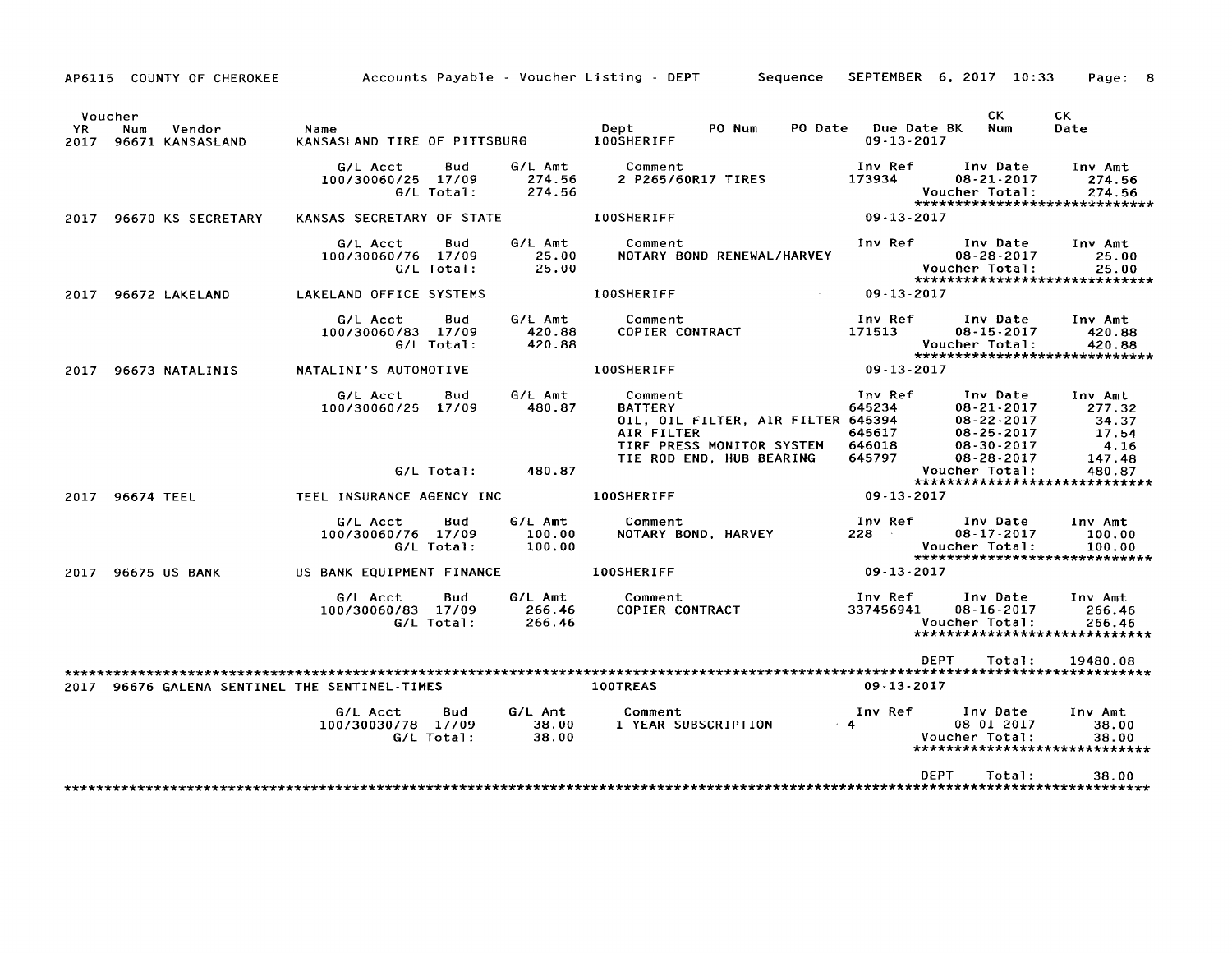| AP6115 COUNTY OF CHEROKEE                                  | Accounts Payable – Voucher Listing – DEPT                  |                             | Sequence                                                                               | SEPTEMBER 6, 2017 10:33                                                                                                                                                                | Page: 9                                                                        |
|------------------------------------------------------------|------------------------------------------------------------|-----------------------------|----------------------------------------------------------------------------------------|----------------------------------------------------------------------------------------------------------------------------------------------------------------------------------------|--------------------------------------------------------------------------------|
| Voucher<br>YR.<br>Num<br>Vendor<br>96677 CORPORATE<br>2017 | Name<br>CORPORATE BUSINESS SYSTEMS                         |                             | Dept<br>PO Num<br>103                                                                  | СK<br>PO Date<br>Due Date BK<br>Num<br>$09 - 13 - 2017$                                                                                                                                | СK<br>Date                                                                     |
|                                                            | G/L Acct<br>Bud<br>103/30103/89<br>G/L Total:              | G/L Amt<br>38.43<br>38.43   | Comment<br>CONTRACT CHARGES/COPIER                                                     | Inv Ref<br>Inv Date<br>1529145<br>$08 - 16 - 2017$<br>Voucher Total:                                                                                                                   | Inv Amt<br>38.43<br>38.43<br>******************************                    |
|                                                            |                                                            |                             |                                                                                        | DEPT<br>Total:                                                                                                                                                                         | 38.43                                                                          |
| 2017 96622 BERRY TRACTOR                                   | BERRY TRACTOR OR SB MANUFACTURING                          |                             | <b>110HWY</b>                                                                          | $09 - 13 - 2017$                                                                                                                                                                       |                                                                                |
|                                                            | G/L Acct<br>Bud<br>110/30110/79 17/09<br>G/L Total:        | G/L Amt<br>16.89<br>16.89   | Comment<br>CAP.                                                                        | Inv Ref<br>Inv Date<br>01046861<br>$08 - 25 - 2017$<br>Voucher Total:                                                                                                                  | Inv Amt<br>16.89<br>16.89<br>******************************                    |
| 2017 96630 BLEVINS                                         | BLEVINS ASPHALT CONSTRUCTION CO INC 110HWY                 |                             |                                                                                        | $09 - 13 - 2017$                                                                                                                                                                       |                                                                                |
|                                                            | G/L Acct<br>Bud<br>110/30110/34 17/09                      | G/L Amt<br>308.02           | Comment<br>COLD MIX                                                                    | Inv Ref<br>Inv Date<br>1207<br>08-17-2017<br>1226<br>$08 - 21 - 2017$<br>1229<br>$08 - 22 - 2017$<br>1241<br>$08 - 24 - 2017$                                                          | Inv Amt<br>53.92<br>72.12<br>90.99<br>90.99                                    |
|                                                            | G/L Total:                                                 | 308.02                      |                                                                                        | Voucher Total:                                                                                                                                                                         | 308.02<br>*****************************                                        |
| 2017 96713 CITY OF COLUMB CITY OF COLUMBUS                 |                                                            |                             | <b>110HWY</b>                                                                          | 09-13-2017                                                                                                                                                                             |                                                                                |
|                                                            | <b>Bud</b><br>G/L Acct<br>110/30110/72 17/09<br>G/L Total: | G/L Amt<br>110.00<br>110.00 | Comment<br><b>GARBAGE</b>                                                              | Inv Ref<br>Inv Date<br>08-88010-00 08-29-2017<br>Voucher Total:                                                                                                                        | Inv Amt<br>110.00<br>110.00<br>******************************                  |
| 2017 96628 CLEAN                                           | CLEAN THE UNIFORM CO JOPLIN                                |                             | <b>110HWY</b>                                                                          | 09-13-2017                                                                                                                                                                             |                                                                                |
|                                                            | G/L Acct<br>Bud<br>110/30110/42 17/09<br>G/L Total:        | G/L Amt<br>101.94<br>101.94 | Comment<br>MAT, AIR FRESH, SOAP                                                        | Inv Ref<br>Inv Date<br>21229415<br>$08 - 28 - 2017$<br>Voucher Total:                                                                                                                  | Inv Amt<br>101.94<br>101.94<br>*****************************                   |
| 2017 96629 FABICK                                          | JOHN FABICK TRACTOR CO                                     |                             | 110HWY                                                                                 | 09-13-2017                                                                                                                                                                             |                                                                                |
|                                                            | G/L Acct<br>Bud<br>110/30110/79 17/09                      | G/L Amt<br>2400.97          | Comment<br>SEAL O RING<br>SEAL O RING<br>EDGE, FILTER<br>REPAIR MACHINE<br><b>SEAL</b> | Inv Ref<br>Inv Date<br>PIJ00322904<br>$08 - 15 - 2017$<br>PIJ00322905<br>08-15-2017<br>PIJ00323397<br>$08 - 22 - 2017$<br>SIJ00084491<br>08-31-2017<br>PIJ00323960<br>$08 - 30 - 2017$ | Inv Amt<br>53.66<br>12.41<br>338.70<br>1750.96<br>$\overline{\phantom{0}}$ .83 |
|                                                            | G/L Total:                                                 | 2400.97                     | <b>SWITCH</b>                                                                          | PIJ00323961 08-30-2017<br>Voucher Total:                                                                                                                                               | 244.41<br>2400.97                                                              |
| 96631 FLEETPRIDE<br>2017                                   | <b>FLEETPRIDE</b>                                          |                             | <b>110HWY</b>                                                                          | 09-13-2017                                                                                                                                                                             | *****************************                                                  |
|                                                            | G/L Acct<br>Bud<br>110/30110/79 17/09                      | G/L Amt<br>458.83           | Comment<br><b>FILTERS</b><br>LEAK DETECTOR<br><b>FILTER</b><br><b>FILTERS</b>          | Inv Ref<br>Inv Date<br>86926177<br>$08 - 16 - 2017$<br>87082168<br>$08 - 23 - 2017$<br>87062901<br>$08 - 23 - 2017$<br>87038785<br>$08 - 22 - 2017$                                    | Inv Amt<br>261.22<br>103.99<br>31.02<br>62.60                                  |
|                                                            | G/L Total:                                                 | 458.83                      |                                                                                        | Voucher Total:                                                                                                                                                                         | 458.83<br>*****************************                                        |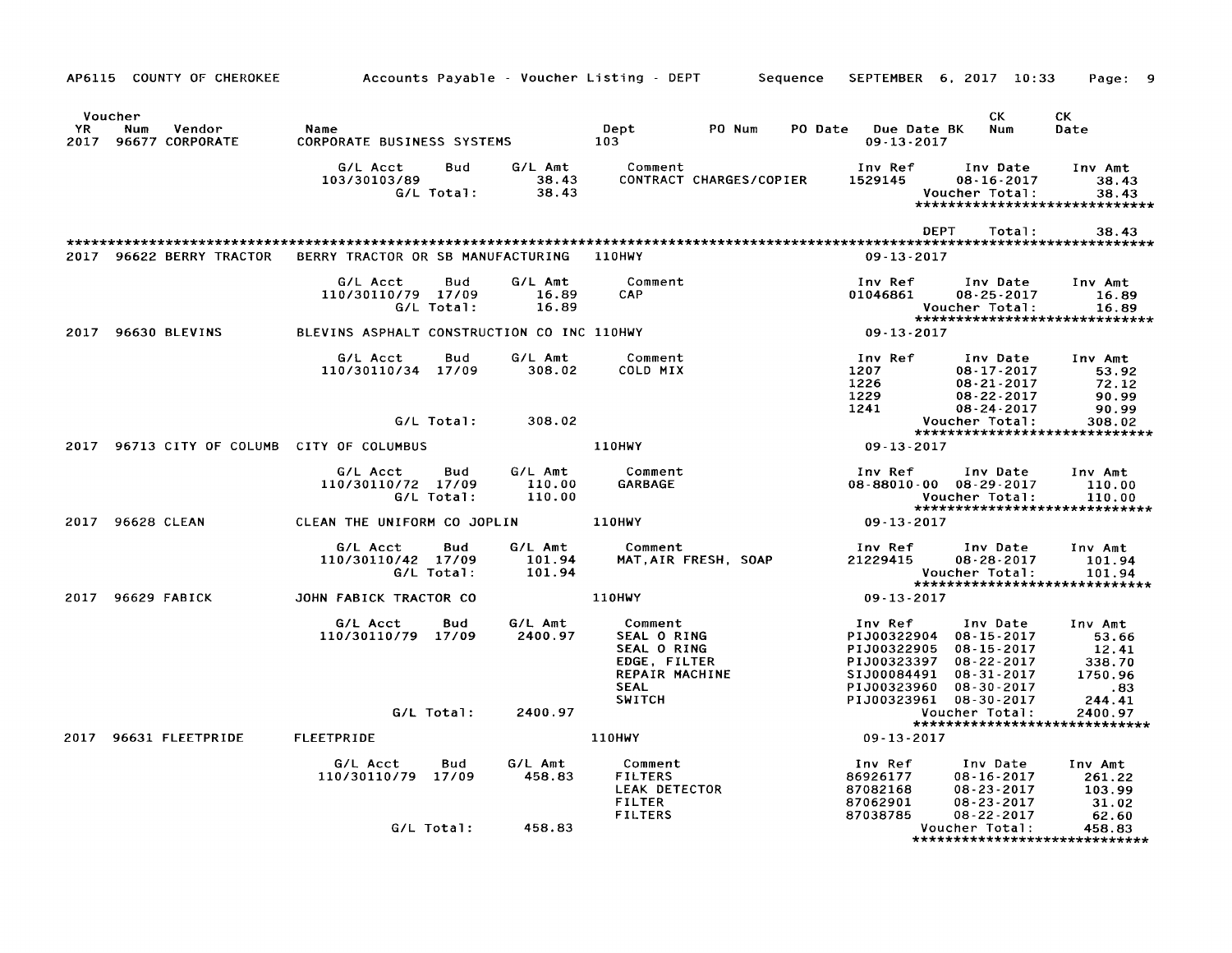| YR<br>2017 | Voucher<br>Vendor<br>Num<br>96632 FROST OIL | Name<br>FROST OIL COMPANY                               |                             | PO Num<br>Dept<br>110HWY                            | PO Date<br>Due Date BK<br>$09 - 13 - 2017$                                         | CK.<br>Num                                                                                                   | CK<br>Date                                                 |
|------------|---------------------------------------------|---------------------------------------------------------|-----------------------------|-----------------------------------------------------|------------------------------------------------------------------------------------|--------------------------------------------------------------------------------------------------------------|------------------------------------------------------------|
|            |                                             | G/L Acct<br>Bud<br>110/30110/32 17/09<br>G/L Total:     | G/L Amt<br>462.02<br>462.02 | Comment<br>AIR 1 DIESEL EXHAUST                     | Inv Ref<br>0123614-IN                                                              | Inv Date<br>$08 - 22 - 2017$<br>Voucher Total:                                                               | Inv Amt<br>462.02<br>462.02                                |
| 2017       | 96621 J&A MATERIALS                         | <b>J&amp;A MATERIALS</b>                                |                             | <b>110HWY</b>                                       | $09 - 13 - 2017$                                                                   | *****************************                                                                                |                                                            |
|            |                                             | G/L Acct<br>Bud<br>110/30110/79 17/09                   | G/L Amt<br>14963.90         | Comment<br>STEEL PIPE                               | Inv Ref<br>2224                                                                    | Inv Date<br>$08 - 30 - 2017$                                                                                 | Inv Amt<br>7647.50                                         |
|            |                                             | G/L Total:                                              | 14963.90                    |                                                     | 2223                                                                               | $08 - 30 - 2017$<br>Voucher Total:                                                                           | 7316.40<br>14963.90                                        |
| 2017       |                                             | 96617 JENKINS DIESEL JENKINS DIESEL POWER INC           |                             | 110HWY                                              | $09 - 13 - 2017$                                                                   | *****************************                                                                                |                                                            |
|            |                                             | G/L Acct<br>Bud<br>110/30110/79 17/09                   | G/L Amt<br>132.82           | Comment<br><b>PARTS</b>                             | Inv Ref<br>356826                                                                  | Inv Date<br>$08 - 25 - 2017$                                                                                 | Inv Amt<br>175.00                                          |
|            |                                             | G/L Total:                                              | 132.82                      | CREDIT                                              | 356923<br>357035                                                                   | $08 - 29 - 2017$<br>$08 - 31 - 2017$<br>Voucher Total:<br>*****************************                      | 17.56<br>59.74CR<br>132.82                                 |
|            |                                             | 2017 96635 JOPLIN FREIGHT JOPLIN FREIGHTLINER SALES INC |                             | 110HWY                                              | $09 - 13 - 2017$                                                                   |                                                                                                              |                                                            |
|            |                                             | G/L Acct<br>Bud<br>110/30110/79 17/09<br>G/L Total:     | G/L Amt<br>453.08<br>453.08 | Comment<br><b>PARTS</b>                             | Inv Ref<br>51311806                                                                | Inv Date<br>$08 - 23 - 2017$<br>Voucher Total:<br>*****************************                              | Inv Amt<br>453.08<br>453.08                                |
| 2017       | 96636 K-7 SALES                             | K-7 SALES & SERVICE                                     |                             | <b>110HWY</b>                                       | 09 - 13 - 2017                                                                     |                                                                                                              |                                                            |
|            |                                             | G/L Acct<br>Bud<br>110/30110/79 17/09<br>G/L Total:     | G/L Amt<br>245.00<br>245.00 | Comment<br><b>CHAIN SAW</b>                         | Inv Ref<br>13776                                                                   | Inv Date<br>08-23-2017<br>Voucher Total:<br>*****************************                                    | Inv Amt<br>245.00<br>245.00                                |
|            | 2017 96620 KANSASLAND                       | KANSASLAND TIRE OF PITTSBURG                            |                             | 110HWY                                              | 09-13-2017                                                                         |                                                                                                              |                                                            |
|            |                                             | G/L Acct<br>Bud<br>110/30110/33 17/09                   | G/L Amt<br>1787.49          | Comment<br>TIRES                                    | Inv Ref<br>174141<br>174110                                                        | Inv Date<br>$08 - 29 - 2017$<br>$08 - 28 - 2017$                                                             | Inv Amt<br>880.25<br>907.24                                |
|            |                                             | G/L Total:                                              | 1787.49                     |                                                     |                                                                                    | Voucher Total:<br>*****************************                                                              | 1787.49                                                    |
| 2017       | 96618 KS GAS                                | KANSAS GAS SERVICE                                      |                             | <b>110HWY</b>                                       | $09 - 13 - 2017$                                                                   |                                                                                                              |                                                            |
|            |                                             | G/L Acct<br>Bud<br>110/30110/72 17/09                   | G/L Amt<br>122.61           | Comment<br><b>GAS SERVICE</b><br>510148149119141118 | Inv Ref                                                                            | Inv Date<br>$08 - 22 - 2017$                                                                                 | Inv Amt<br>73.14                                           |
|            |                                             |                                                         |                             | 510738202155527000                                  |                                                                                    | 08-22-2017                                                                                                   | 49.47                                                      |
|            |                                             | G/L Total:                                              | 122.61                      |                                                     |                                                                                    | Voucher Total:<br>*****************************                                                              | 122.61                                                     |
| 2017       | 96627 MFA OIL                               | MFA OIL - NEOSHO 1055                                   |                             | <b>110HWY</b>                                       | 09-13-2017                                                                         |                                                                                                              |                                                            |
|            |                                             | G/L Acct<br>Bud<br>110/30110/31 17/09                   | G/L Amt<br>6692.98          | Comment<br>DIESEL                                   | Inv Ref<br>D0002527965<br>D0002526155<br>00182500286<br>00182500304<br>00182500296 | Inv Date<br>$08 - 24 - 2017$<br>$08 - 22 - 2017$<br>$08 - 22 - 2017$<br>$08 - 30 - 2017$<br>$08 - 29 - 2017$ | Inv Amt<br>895.78<br>1360.71<br>477.08<br>553.71<br>768.16 |

AP6115 COUNTY OF CHEROKEE Accounts Payable - Voucher Listing - DEPT Sequence SEPTEMBER 6, 2017 10:33 Page: 10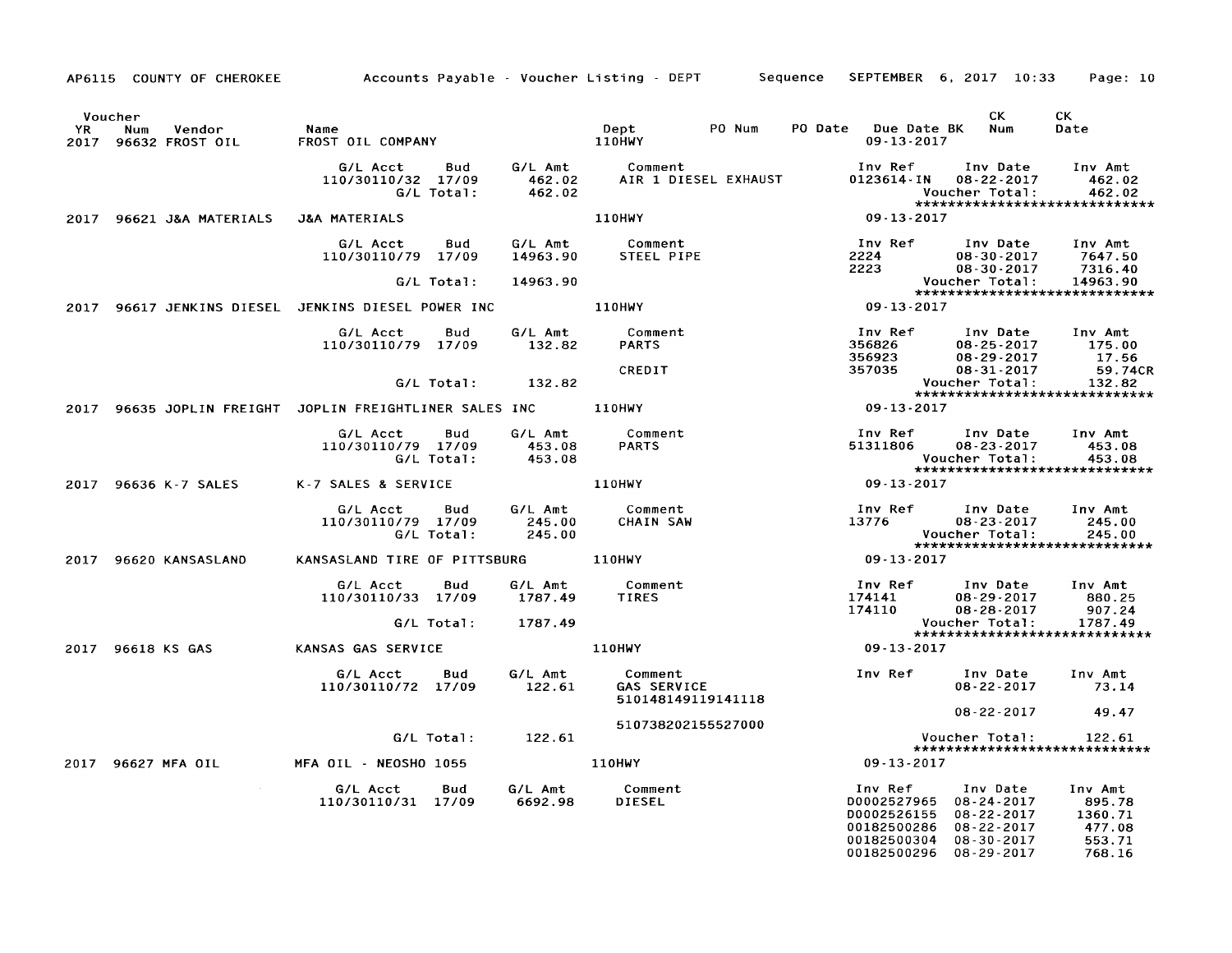|      |                  | AP6115 COUNTY OF CHEROKEE | Accounts Payable - Voucher Listing - DEPT Sequence |                   |                               |                                                                                                         |                      |         |                                                                               | SEPTEMBER 6, 2017 10:33                                                                                                                              | Page: 11                                                              |
|------|------------------|---------------------------|----------------------------------------------------|-------------------|-------------------------------|---------------------------------------------------------------------------------------------------------|----------------------|---------|-------------------------------------------------------------------------------|------------------------------------------------------------------------------------------------------------------------------------------------------|-----------------------------------------------------------------------|
| YR.  | Voucher<br>Num   | Vendor                    | Name                                               |                   |                               | Dept                                                                                                    | PO Num               | PO Date | Due Date BK<br>D0002531639                                                    | CK.<br>Num<br>D0002531644 08-30-2017<br>$08 - 29 - 2017$                                                                                             | CK.<br>Date<br>563.67<br>1528.90                                      |
|      |                  |                           |                                                    |                   | G/L Total: 6692.98            |                                                                                                         |                      |         |                                                                               | D0002531642 08-29-2017<br>Voucher Total:                                                                                                             | 544.97<br>6692.98                                                     |
|      | 2017 96625 MHC   |                           | <b>MHC</b>                                         |                   |                               | <b>110HWY</b>                                                                                           |                      |         | 09-13-2017                                                                    |                                                                                                                                                      | ******************************                                        |
|      |                  |                           | G/L Acct<br>110/30110/79 17/09                     | Bud               | G/L Amt<br>78.63              | Comment<br><b>FILTER</b><br>PART                                                                        |                      |         | Inv Ref                                                                       | Inv Date<br>285600780692 08-28-2017<br>285600780790 08-29-2017                                                                                       | Inv Amt<br>22.64<br>55.99                                             |
|      |                  |                           |                                                    | G/L Total:        | 78.63                         |                                                                                                         |                      |         |                                                                               | Voucher Total:                                                                                                                                       | 78.63<br>******************************                               |
| 2017 |                  | 96624 MUNICIPAL           | MUNICIPAL INDUSTRIAL SUPPLY 110HWY                 |                   |                               |                                                                                                         |                      |         | 09-13-2017                                                                    |                                                                                                                                                      |                                                                       |
|      |                  |                           | G/L Acct<br>110/30110/79 17/09                     | Bud               | G/L Amt<br>2124.10            | Comment<br><b>PARTS</b>                                                                                 |                      |         | Inv Ref<br>2859<br>2861                                                       | Inv Date<br>$08 - 28 - 2017$<br>$08 - 28 - 2017$                                                                                                     | Inv Amt<br>787.54<br>1336.56                                          |
|      |                  |                           |                                                    | G/L Total:        | 2124.10                       |                                                                                                         |                      |         |                                                                               | Voucher Total:                                                                                                                                       | 2124.10<br>******************************                             |
| 2017 |                  | 96626 NATALINIS           | NATALINI'S AUTOMOTIVE                              |                   |                               | <b>110HWY</b>                                                                                           |                      |         | $09 - 13 - 2017$                                                              |                                                                                                                                                      |                                                                       |
|      |                  |                           | G/L Acct<br>110/30110/79 17/09                     | Bud               | G/L Amt<br>462.40             | Comment<br>CHAIN LINK ROLLER<br>WIPER BLADE<br>U JOINT<br><b>CLAMP</b><br>SERPENTINE BELT<br>AIR FILTER | CARLYLE BOOSTER PACK |         | Inv Ref<br>645322<br>645319<br>645526<br>645553<br>645663<br>645789<br>645942 | Inv Date<br>$08 - 22 - 2017$<br>$08 - 22 - 2017$<br>$08 - 24 - 2017$<br>$08 - 24 - 2017$<br>$08 - 25 - 2017$<br>$08 - 28 - 2017$<br>$08 - 29 - 2017$ | Inv Amt<br>4.29<br>8.49<br>349.99<br>17.49<br>18.98<br>36.06<br>15.61 |
|      |                  |                           |                                                    |                   |                               | HOSE END                                                                                                |                      |         | 645968                                                                        | $08 - 29 - 2017$                                                                                                                                     | 11.49                                                                 |
|      |                  |                           |                                                    | G/L Total:        | 462.40                        |                                                                                                         |                      |         |                                                                               | Voucher Total:                                                                                                                                       | 462.40<br>*****************************                               |
|      |                  |                           | 2017 96619 NATIONAL SIGN NATIONAL SIGN CO INC      |                   |                               | <b>110HWY</b>                                                                                           |                      |         | 09-13-2017                                                                    |                                                                                                                                                      |                                                                       |
|      |                  |                           | G/L Acct<br>110/30110/37 17/09                     | Bud<br>G/L Total: | G/L Amt<br>639.60<br>639.60   | Comment<br>66" FIBERGLASS FEEX POST                                                                     |                      |         | Inv Ref<br>IN183965                                                           | Inv Date<br>$08 - 29 - 2017$<br>Voucher Total:                                                                                                       | Inv Amt<br>639.60<br>639.60<br>******************************         |
|      |                  | 2017 96714 0'MALLEY       | O'MALLEY IMPLEMENT CO INC                          |                   |                               | <b>110HWY</b>                                                                                           |                      |         | 09-13-2017                                                                    |                                                                                                                                                      |                                                                       |
|      |                  |                           | G/L Acct<br>110/30110/79 17/09                     | Bud<br>G/L Total: | G/L Amt<br>1249.95<br>1249.95 | Comment<br>TRACTOR REPAIR                                                                               |                      |         | Inv Ref<br>W11704                                                             | Inv Date<br>$08 - 26 - 2017$<br>Voucher Total:                                                                                                       | Inv Amt<br>1249.95<br>1249.95<br>******************************       |
|      | 2017 96736 PRIER |                           | PRIER TIRE SUPPLY INC                              |                   |                               | <b>110HWY</b>                                                                                           |                      |         | 09-13-2017                                                                    |                                                                                                                                                      |                                                                       |
|      |                  |                           | G/L Acct<br>110/30110/79 17/09                     | Bud<br>G/L Total: | G/L Amt<br>92.50<br>92.50     | Comment<br>24" O RING                                                                                   |                      |         | Inv Ref<br>0076345 - IN                                                       | Inv Date<br>08-30-2017<br>Voucher Total:                                                                                                             | Inv Amt<br>92.50<br>92.50<br>*****************************            |

 $\sim$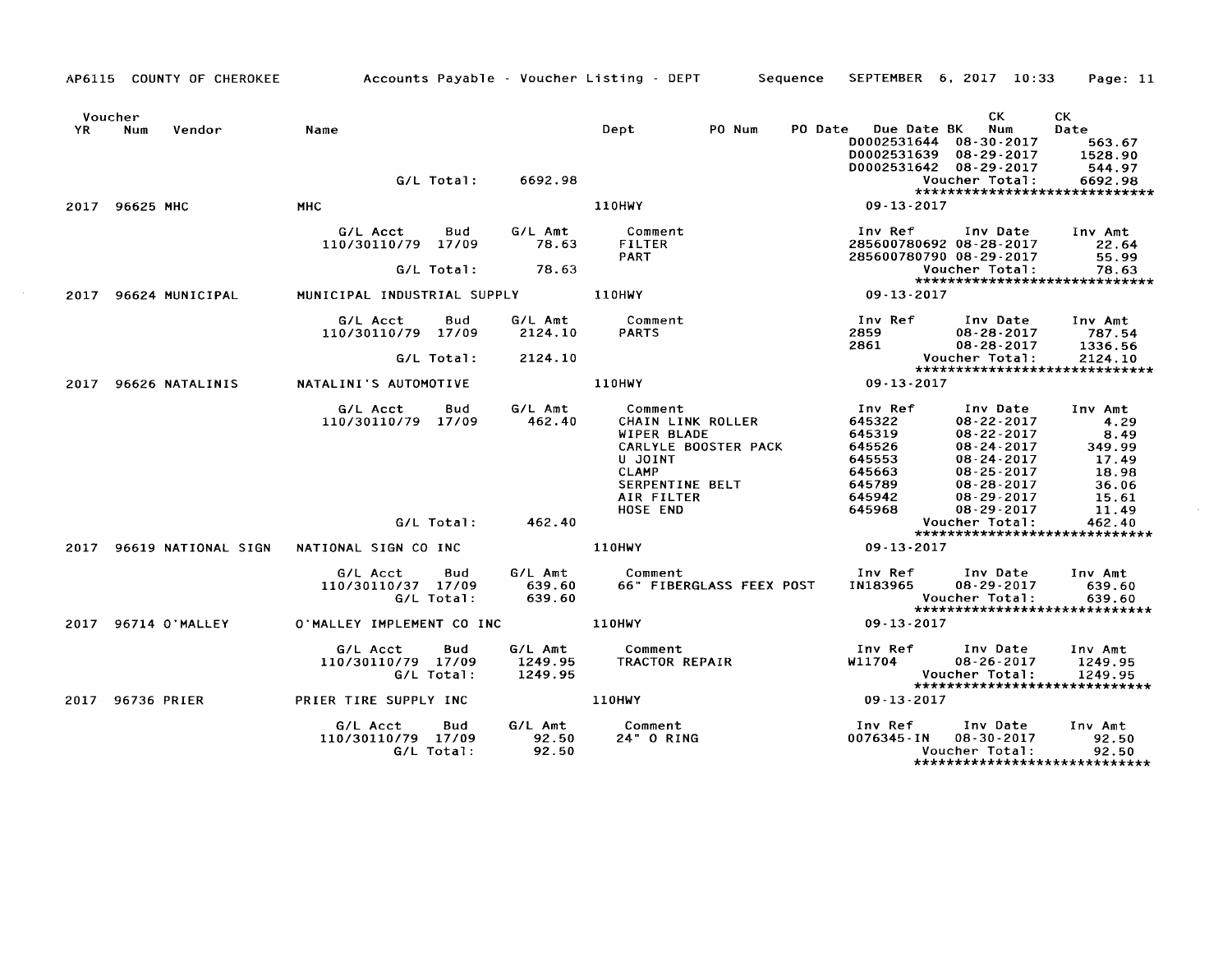AP6115 COUNTY OF CHEROKEE Accounts Payable - Voucher Listing - DEPT Sequence SEPTEMBER 6. 2017 10:33 Page: 12

|             | Voucher |                         |                                                       |                          |                                 |                                   |                               |         |                                 | CK.                                                                                    | СK                                                               |
|-------------|---------|-------------------------|-------------------------------------------------------|--------------------------|---------------------------------|-----------------------------------|-------------------------------|---------|---------------------------------|----------------------------------------------------------------------------------------|------------------------------------------------------------------|
| YR.<br>2017 | Num     | Vendor<br>96637 PURCELL | Name<br>PURCELL TIRE & RUBBER COMPANY                 |                          |                                 | Dept<br><b>110HWY</b>             | PO Num                        | PO Date | Due Date BK<br>$09 - 13 - 2017$ | Num                                                                                    | Date                                                             |
|             |         |                         | G/L Acct<br>110/30110/33 17/09                        | Bud<br>$G/L$ Total:      | G/L Amt<br>378.00<br>378.00     | Comment<br>TIRES                  |                               |         | Inv Ref<br>2619163              | Inv Date<br>$08 - 22 - 2017$<br>Voucher Total:                                         | Inv Amt<br>378.00<br>378.00<br>*****************************     |
| 2017        |         | 96634 SAFETY            | SAFETY FIRST SUPPLY CO LLC                            |                          |                                 | <b>110HWY</b>                     |                               |         | $09 - 13 - 2017$                |                                                                                        |                                                                  |
|             |         |                         | G/L Acct<br>110/30110/42 17/09                        | <b>Bud</b><br>G/L Total: | G/L Amt<br>38.95<br>38.95       | Comment<br><b>BLACK CAN LINER</b> |                               |         | Inv Ref<br>17-81981             | Inv Date<br>$08 - 23 - 2017$<br>Voucher Total:                                         | Inv Amt<br>38.95<br>38.95<br>*****************************       |
| 2017        |         | 96633 TEETER'S          | TEETER'S ASPHALT & MATERIALS                          |                          |                                 | <b>110HWY</b>                     |                               |         | $09 - 13 - 2017$                |                                                                                        |                                                                  |
|             |         |                         | G/L Acct<br>110/30110/34 17/09                        | <b>Bud</b><br>G/L Total: | G/L Amt<br>4665.09<br>4665.09   | Comment<br><b>PATCH</b>           |                               |         | Inv Ref<br>6897<br>6910<br>6911 | Inv Date<br>$08 - 21 - 2017$<br>$09 - 01 - 2017$<br>$09 - 01 - 2017$<br>Voucher Total: | Inv Amt<br>346.01<br>53.98<br>4265.10<br>4665.09                 |
|             |         |                         |                                                       |                          |                                 |                                   |                               |         |                                 |                                                                                        | ******************************                                   |
| 2017        |         | 96623 US CELLULAR       | US CELLULAR                                           |                          |                                 | 110HWY                            |                               |         | 09-13-2017                      |                                                                                        |                                                                  |
|             |         |                         | G/L Acct<br>110/30110/72 17/09                        | Bud<br>G/L Total:        | G/L Amt<br>51.65<br>51.65       | Comment<br>LEONARD CELL PHONE     |                               |         | Inv Ref<br>0207041167           | Inv Date<br>$08 - 20 - 2017$<br>Voucher Total:                                         | Inv Amt<br>51.65<br>51.65<br>*****************************       |
| 2017        |         |                         | 96712 VIA CHRISTI OCC VIA CHRISTI OCCUPATIONAL HEALTH |                          |                                 | 110HWY                            |                               |         | 09 13 2017                      |                                                                                        |                                                                  |
|             |         |                         | G/L Acct<br>110/30110/89 17/09                        | <b>Bud</b><br>G/L Total: | G/L Amt<br>116.00<br>116.00     | Comment<br><b>RANDOMS</b>         |                               |         | Inv Ref<br>5211                 | Inv Date<br>$09 - 01 - 2017$<br>Voucher Total:                                         | Inv Amt<br>116.00<br>116.00<br>*****************************     |
| 2017        |         | 96654 4 STATE TRUCK     | <b>4 STATE TRUCKS</b>                                 |                          |                                 | <b>110HWY</b>                     |                               |         | $09 - 13 - 2017$                |                                                                                        |                                                                  |
|             |         |                         | G/L Acct<br>110/30110/79 17/09                        | Bud                      | G/L Amt<br>59.50                | Comment<br>4STTRKRPR1-4591        | BLACK JACK TIRE PLUG          |         | Inv Ref                         | Inv Date<br>$08 - 11 - 2017$                                                           | Inv Amt<br>59.50                                                 |
|             |         |                         |                                                       | G/L Total:               | 59.50                           |                                   |                               |         |                                 | Voucher Total:                                                                         | 59.50<br>******************************                          |
|             |         |                         |                                                       |                          |                                 |                                   |                               |         | <b>DEPT</b>                     | Total:                                                                                 | 38212.92                                                         |
|             |         |                         |                                                       |                          |                                 |                                   |                               |         |                                 |                                                                                        |                                                                  |
| 2017        |         | 96724 EXTENSION         | CHEROKEE COUNTY EXTENSION COUNCIL                     |                          |                                 | 120EXTENSION                      |                               |         | $09 - 13 - 2017$                |                                                                                        |                                                                  |
|             |         |                         | G/L Acct<br>120/30120/89 17/09                        | Bud<br>G/L Total:        | G/L Amt<br>53349.25<br>53349.25 | Comment                           | <b>QUARTERLY DISTRIBUTION</b> |         | Inv Ref                         | Inv Date<br>$09 - 01 - 2017$<br>Voucher Total:                                         | Inv Amt<br>53349.25<br>53349.25<br>***************************** |
|             |         |                         |                                                       |                          |                                 |                                   |                               |         | DEPT                            | Total:                                                                                 | 53349.25                                                         |
|             |         |                         |                                                       |                          |                                 |                                   |                               |         |                                 |                                                                                        |                                                                  |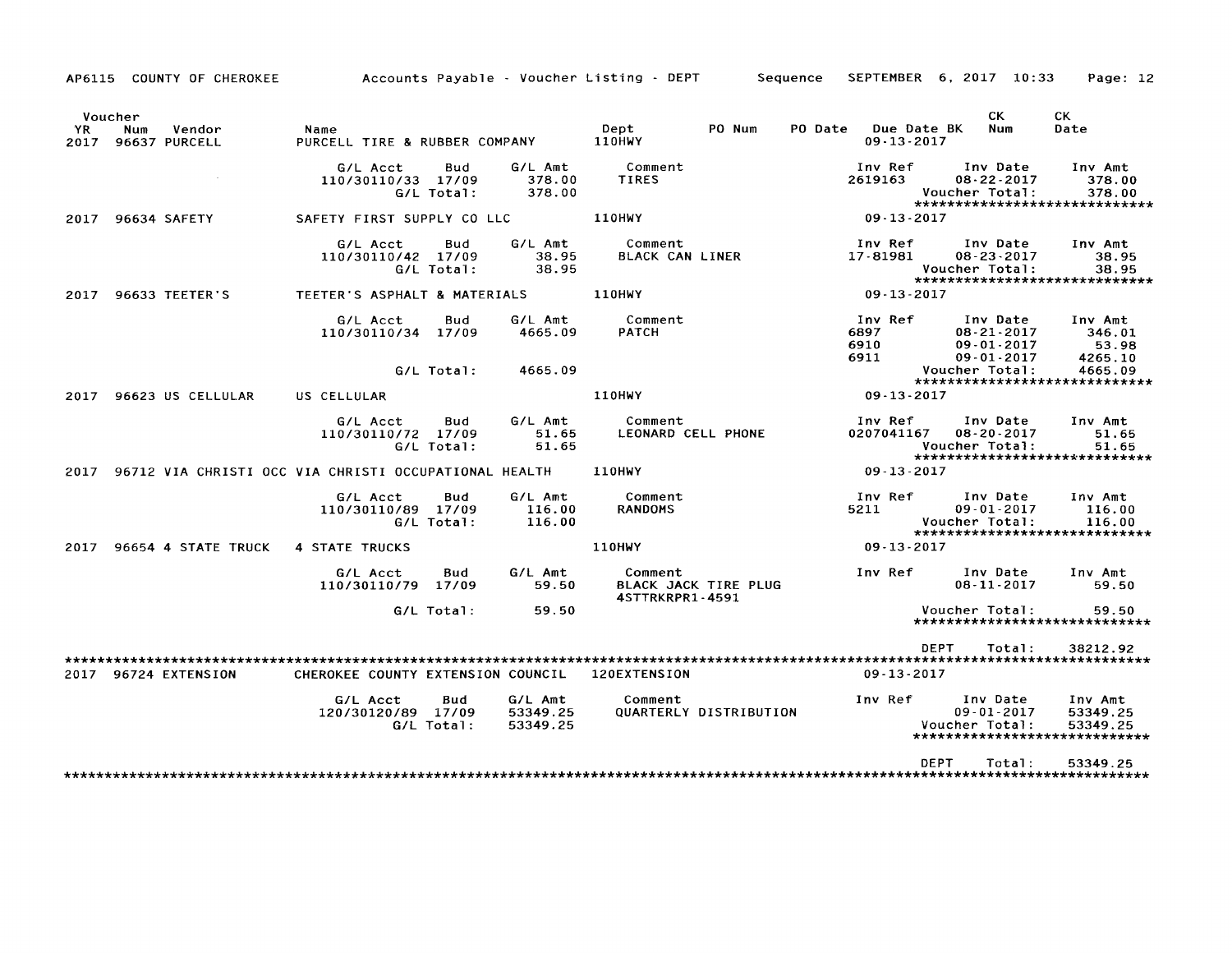|      |                | AP6115 COUNTY OF CHEROKEE    |                                                   |                   |                            | Accounts Payable - Voucher Listing - DEPT               | Sequence<br>SEPTEMBER 6, 2017 10:33        |                                                          | Page: 13                                                    |
|------|----------------|------------------------------|---------------------------------------------------|-------------------|----------------------------|---------------------------------------------------------|--------------------------------------------|----------------------------------------------------------|-------------------------------------------------------------|
| YR.  | Voucher<br>Num | Vendor<br>2017 96679 FARMERS | Name<br>FARMERS COOPERATIVE ASSOCIATION           |                   |                            | Dept<br>PO Num<br>130NOXWEED                            | PO Date<br>Due Date BK<br>$09 - 13 - 2017$ | CK.<br>Num                                               | CK.<br>Date                                                 |
|      |                |                              | G/L Acct<br>130/30130/29 17/09                    | Bud<br>G/L Total: | G/L Amt<br>3.95<br>3.95    | Comment<br><b>HOSE</b>                                  | Inv Ref<br>210563                          | Inv Date<br>$08 - 30 - 2017$<br>Voucher Total:           | Inv Amt<br>3.95<br>3.95<br>******************************   |
|      |                | 2017 96680 NATALINIS         | NATALINI'S AUTOMOTIVE                             |                   |                            | 130NOXWEED                                              | $09 - 13 - 2017$                           |                                                          |                                                             |
|      |                |                              | G/L Acct<br>130/30130/29 17/09                    | Bud<br>G/L Total: | G/L Amt<br>37.74<br>37.74  | Comment<br>OIL, OIL FILTER                              | Inv Ref<br>645251                          | Inv Date<br>$08 - 21 - 2017$<br>Voucher Total:           | Inv Amt<br>37.74<br>37.74<br>****************************** |
|      |                |                              |                                                   |                   |                            |                                                         | DEPT                                       | Total:                                                   | 41.69                                                       |
|      |                | 2017 96681 CARDMEMBER        | CHASE CARD SERVICES                               |                   |                            | 140HEALTH                                               | 09-13-2017                                 |                                                          |                                                             |
|      |                |                              | G/L Acct<br>140/30140/73<br>140/30140/21 17/09    | Bud<br>17/09      | G/L Amt<br>90.00<br>326.35 | Comment<br>HEALTH DEPT<br>ACCT                          | Inv Ref                                    | Inv Date                                                 | Inv Amt                                                     |
|      |                |                              |                                                   |                   |                            | FOUR CORNERS MNGT CONF<br>NOODLE SOUP<br>DOLLAR GENERAL |                                            | $08 - 11 - 2017$<br>$08 - 09 - 2017$<br>$08 - 14 - 2017$ | 90.00<br>317.90<br>8.45                                     |
|      |                |                              |                                                   | G/L Total:        | 416.35                     |                                                         |                                            | Voucher Total:                                           | 416.35<br>*****************************                     |
|      |                | 2017 96682 COLUMBUS          | CITY OF COLUMBUS                                  |                   |                            | 140HEALTH                                               | $09 - 13 - 2017$                           |                                                          |                                                             |
|      |                |                              | G/L Acct<br>140/30140/72 17/09                    | Bud               | G/L Amt<br>55.00           | Comment<br><b>HEALTH DEPT</b>                           | Inv Ref                                    | Inv Date                                                 | Inv Amt                                                     |
|      |                |                              |                                                   | G/L Total:        | 55.00                      | TRASH SERVICE                                           | 07-17240-00 08-29-2017                     | Voucher Total:                                           | 55.00<br>55.00<br>*****************************             |
| 2017 |                |                              | 96683 CRAWFORD HEALTH CRAWFORD COUNTY HEALTH DEPT |                   |                            | 140HEALTH                                               | $09 - 13 - 2017$                           |                                                          |                                                             |
|      |                |                              | G/L Acct<br>140/30140/82 17/09                    | Bud               | G/L Amt<br>618.46          | Comment<br>WIC PROGRAM                                  | Inv Ref                                    | Inv Date                                                 | Inv Amt                                                     |
|      |                |                              |                                                   | G/L Total:        | 618.46                     | CONTRACTED SERVICES                                     |                                            | $08 - 24 - 2017$<br>Voucher Total:                       | 618.46<br>618.46<br>*****************************           |
| 2017 |                | 96684 EMPIRE                 | EMPIRE DISTRICT ELECTRIC COMPANY                  |                   |                            | 140HEALTH                                               | $09 - 13 - 2017$                           |                                                          |                                                             |
|      |                |                              | G/L Acct<br>140/30140/72 17/09                    | Bud               | G/L Amt<br>1026.17         | Comment<br>HEALTH DEPT<br>ACCT 616527-32-1              | Inv Ref                                    | Inv Date                                                 | Inv Amt                                                     |
|      |                |                              |                                                   | G/L Total:        | 1026.17                    |                                                         |                                            | $08 - 17 - 2017$<br>Voucher Total:                       | 1026.17<br>1026.17<br>*****************************         |
|      |                | 2017 96703 HAYES, C          | CARL I HAYES                                      |                   |                            | 140HEALTH                                               | 09-13-2017                                 |                                                          |                                                             |
|      |                |                              | G/L Acct<br>140/30140/73 17/09                    | Bud<br>G/L Total: | G/L Amt<br>27.82<br>27.82  | Comment<br>MILEAGE/FSCAA MTG                            | Inv Ref                                    | Inv Date<br>$09 - 05 - 2017$<br>Voucher Total:           | Inv Amt<br>27.82<br>27.82<br>****************************** |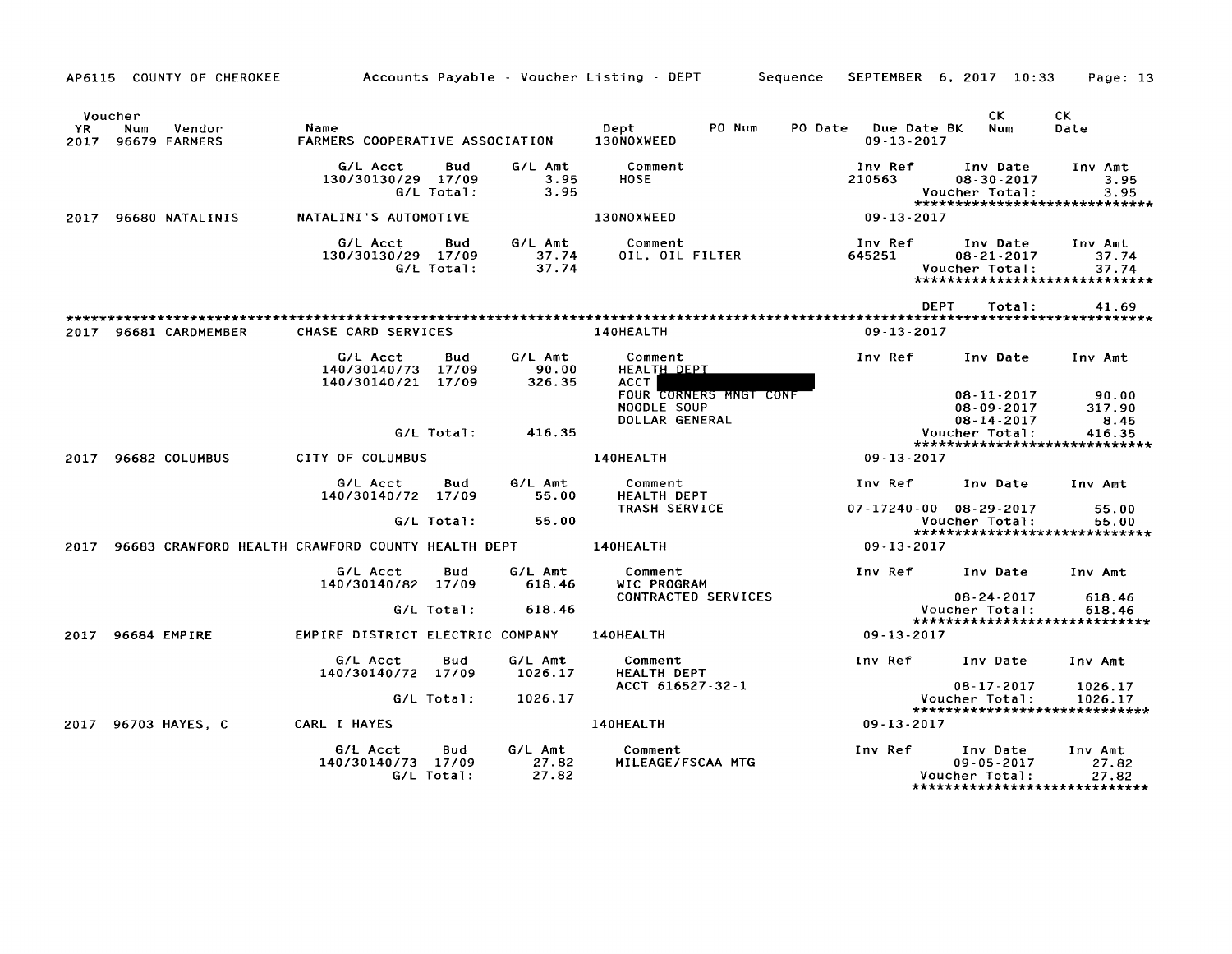AP6115 COUNTY OF CHEROKEE Accounts Payable - Voucher Listing - DEPT Sequence SEPTEMBER 6, 2017 10:33 Page: 14

|      | Voucher |                              |                                              |                   |                             |                                                    |                                 | CK.                                                                              | CK.                                                |
|------|---------|------------------------------|----------------------------------------------|-------------------|-----------------------------|----------------------------------------------------|---------------------------------|----------------------------------------------------------------------------------|----------------------------------------------------|
| YR.  | Num     | Vendor<br>2017 96685 HEMOCUE | Name<br>HEMOCUE INC                          |                   |                             | Dept<br>PO Num<br>PO Date<br>140HEALTH             | Due Date BK<br>$09 - 13 - 2017$ | Num                                                                              | Date                                               |
|      |         |                              | G/L Acct<br>140/30140/43 17/09               | Bud               | G/L Amt<br>163.00           | Comment<br>WIC PROGRAM                             | Inv Ref                         | Inv Date                                                                         | Inv Amt                                            |
|      |         |                              |                                              | G/L Total:        | 163.00                      | HEMOGLOBIN CONTROL SOLUTION 3048961                |                                 | $08 - 23 - 2017$<br>Voucher Total:                                               | 163.00<br>163.00<br>****************************** |
|      |         | 2017 96686 KS GAS            | KANSAS GAS SERVICE                           |                   |                             | 140HEALTH                                          | $09 - 13 - 2017$                |                                                                                  |                                                    |
|      |         |                              | G/L Acct<br>140/30140/72 17/09               | Bud               | G/L Amt<br>79.55            | Comment<br><b>HEALTH DEPT</b>                      | Inv Ref                         | Inv Date                                                                         | Inv Amt                                            |
|      |         |                              |                                              | G/L Total:        | 79.55                       | ACCT 510080477 1188672 27                          |                                 | $08 - 25 - 2017$<br>Voucher Total:                                               | 79.55<br>79.55<br>*****************************    |
|      |         | 2017 96687 MCKESSON          | MCKESSON MEDICAL-SURGICAL                    |                   |                             | 140HEALTH                                          | $09 - 13 - 2017$                |                                                                                  |                                                    |
|      |         |                              | G/L Acct<br>140/30140/43 17/09               | Bud               | G/L Amt<br>444.35           | Comment<br><b>HEALTH DEPT</b>                      | Inv Ref                         | Inv Date                                                                         | Inv Amt                                            |
|      |         |                              |                                              |                   |                             | SOAP, BANDAGE, GLOVES TOWEL 8753549<br>TABLE PAPER | 8682913                         | $08 - 14 - 2017$<br>08-14-2017                                                   | 403.38<br>40.97                                    |
|      |         |                              |                                              | G/L Total:        | 444.35                      |                                                    |                                 | Voucher Total:<br>******************************                                 | 444.35                                             |
| 2017 |         | 96688 QUALITY PEST           | QUALITY PEST CONTROL INC                     |                   |                             | 140HEALTH                                          | $09 - 13 - 2017$                |                                                                                  |                                                    |
|      |         |                              | G/L Acct<br>140/30140/76 17/09               | Bud<br>G/L Total: | G/L Amt<br>50.00<br>50.00   | Comment<br>MONTHLY SPRAY                           | Inv Ref<br>100067               | Inv Date<br>$08 - 15 - 2017$<br>Voucher Total:<br>****************************** | Inv Amt<br>50.00<br>50.00                          |
|      |         | 2017 96689 SANOFI            | SANOFI PASTEUR INC                           |                   |                             | 140HEALTH                                          | 09-13-2017                      |                                                                                  |                                                    |
|      |         |                              | G/L Acct<br>140/30140/43 17/09               | Bud               | G/L Amt<br>987.25           | Comment<br><b>HEALTH DEPT</b>                      | Inv Ref                         | Inv Date                                                                         | Inv Amt                                            |
|      |         |                              |                                              |                   |                             | TDAP VACCINE<br>PAYMENT DISCOUNT                   | 908622067                       | 08-21-2017                                                                       | 1006.02<br>18.77CR                                 |
|      |         |                              |                                              | G/L Total:        | 987.25                      |                                                    |                                 | Voucher Total:<br>*****************************                                  | 987.25                                             |
|      |         | 2017 96690 STRONGHOLD        | STRONGHOLD DATA                              |                   |                             | 140HEALTH                                          | $09 - 13 - 2017$                |                                                                                  |                                                    |
|      |         |                              | G/L Acct<br>140/30140/21 17/09               | Bud<br>G/L Total: | G/L Amt<br>100.00<br>100.00 | Comment<br>MONTHLY OFFSITE DATA BACKUP 23965       | Inv Ref                         | Inv Date<br>$09 - 01 - 2017$<br>Voucher Total:<br>****************************** | Inv Amt<br>100.00<br>100.00                        |
|      |         |                              | 2017 96691 WALMART COMMUNI WALMART COMMUNITY |                   |                             | 140HEALTH                                          | $09 - 13 - 2017$                |                                                                                  |                                                    |
|      |         |                              | G/L Acct<br>140/30140/93 17/09               | Bud               | G/L Amt<br>8.72             | Comment<br>HEALTH DEPT<br><b>ACCT</b>              | Inv Ref                         | Inv Date                                                                         | Inv Amt                                            |
|      |         |                              |                                              | G/L Total:        | 8.72                        | WALMART, WEBB CITY                                 |                                 | $08 - 03 - 2017$<br>Voucher Total:<br>*****************************              | 8.72<br>8.72                                       |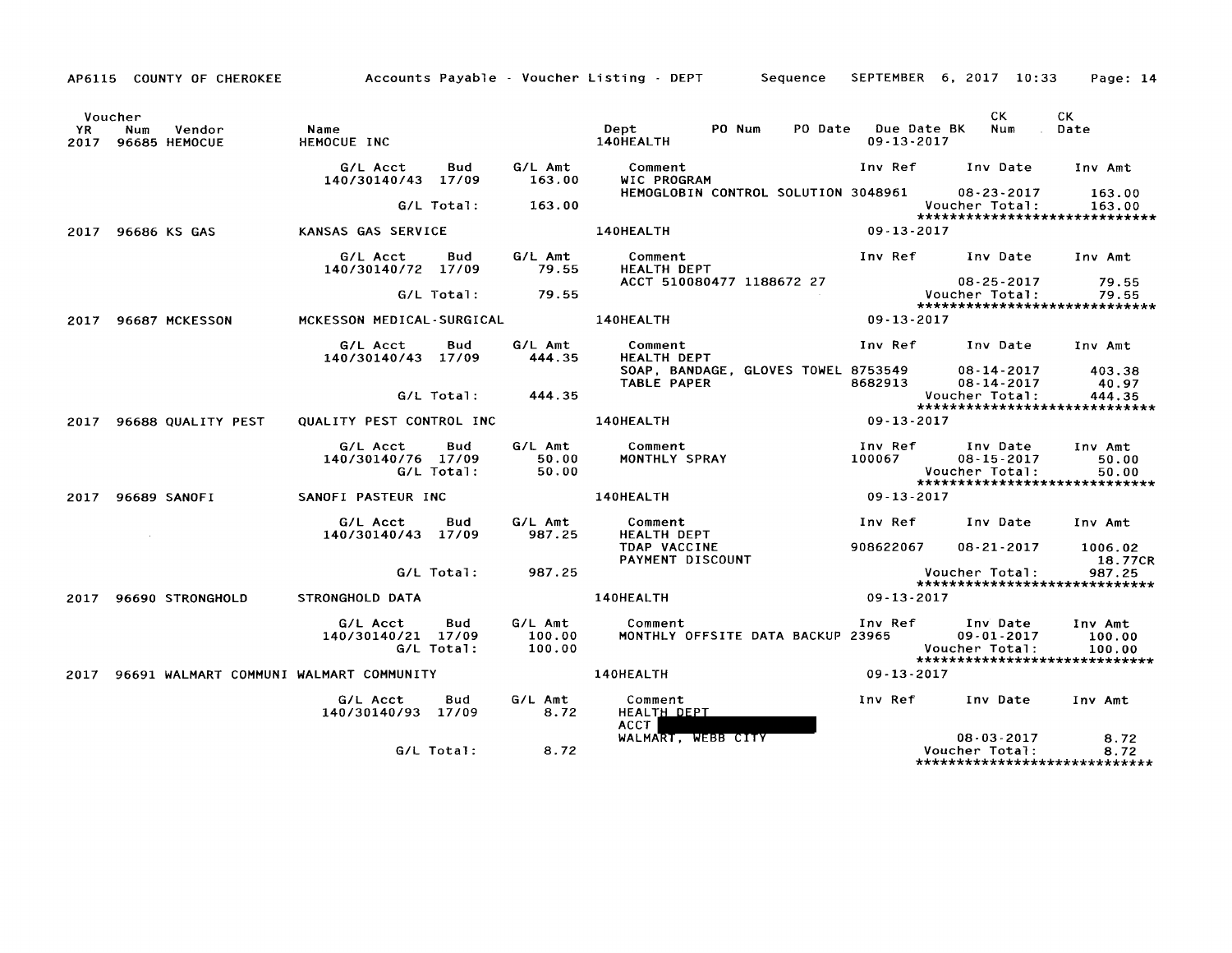| COUNTY OF CHEROKEE<br>AP6115                         | Accounts Payable - Voucher Listing - DEPT                              |                                   | Sequence                                       | SEPTEMBER 6, 2017 10:33<br>Page: 15                                                                                                          |
|------------------------------------------------------|------------------------------------------------------------------------|-----------------------------------|------------------------------------------------|----------------------------------------------------------------------------------------------------------------------------------------------|
| Voucher<br>Vendor<br>YR.<br>Num<br>96692 WEX<br>2017 | Name<br><b>WEX BANK</b>                                                |                                   | PO Num<br>PO Date<br>Dept<br>140HEALTH         | СK<br>CK.<br>Due Date BK<br>Num<br>Date<br>09-13-2017                                                                                        |
|                                                      | G/L Acct<br>Bud<br>140/30140/25<br>17/09                               | G/L Amt<br>149.46                 | Comment<br>HEALTH DEPT                         | Inv Ref<br>Inv Date<br>Inv Amt                                                                                                               |
|                                                      | G/L Total:                                                             | 149.46                            | <b>FUEL PURCHASES</b>                          | 51080818<br>08-31-2017<br>149.46<br>Voucher Total:<br>149.46<br>*****************************                                                |
| 2017<br>96725 CHEROKEE FAIR                          | CHEROKEE COUNTY FAIR BOARD                                             |                                   | 150FAIR                                        | <b>DEPT</b><br>Total:<br>4126.13<br>$09 - 13 - 2017$                                                                                         |
|                                                      | G/L Acct<br>Bud<br>150/30150/89 17/09<br>G/L Total:                    | G/L Amt<br>3000.00<br>3000.00     | Comment<br>QUARTERLY DISTRIBUTION              | Inv Ref<br>Inv Date<br>Inv Amt<br>09-01-2017<br>3000.00<br>Voucher Total:<br>3000.00<br>*****************************                        |
| 2017 96728 SOIL                                      | CHEROKEE COUNTY SOIL CONSERVATION                                      |                                   | 180S0IL                                        | <b>DEPT</b><br>Total:<br>3000.00<br>$09 - 13 - 2017$                                                                                         |
|                                                      | G/L Acct<br>Bud<br>180/30180/89 17/09<br>G/L Total:                    | G/L Amt<br>6250.00<br>6250.00     | Comment<br>QUARTERLY DISTRIBUTION              | Inv Ref<br>Inv Date<br>Inv Amt<br>$09 - 01 - 2017$<br>6250.00<br>Voucher Total:<br>6250.00<br>******************************                 |
|                                                      |                                                                        |                                   |                                                | DEPT<br>Total:<br>6250.00<br>*************************                                                                                       |
| 2017 96641 KDOT                                      | KDOT                                                                   |                                   | 190BRIDGE                                      | $09 - 13 - 2017$                                                                                                                             |
|                                                      | Bud<br>G/L Acct<br>190/30190/89<br>17/09<br>G/L Total:                 | G/L Amt<br>1500.00<br>1500.00     | Comment<br>BRIDGE INSPECTION                   | Inv Date<br>Inv Amt<br>Inv Ref<br>$\mathcal{P}$<br>$08 - 28 - 2017$<br>1500.00<br>Voucher Total:<br>1500.00<br>***************************** |
| 96642 PCI ROADS<br>2017                              | PCI ROADS, LLC                                                         |                                   | 190BRIDGE                                      | $09 - 13 - 2017$                                                                                                                             |
|                                                      | G/L Acct<br>Bud<br>190/30190/89 17/09<br>G/L Total:                    | G/L Amt<br>271406.50<br>271406.50 | Comment<br>GALENA VIADUCT IMPROVEMENTS PHASE 2 | Inv Ref<br>Inv Date<br>Inv Amt<br>$07 - 24 - 2017$<br>271406.50<br>Voucher Total:<br>271406.50<br>******************************             |
| <b>96640 SEKRPC</b><br>2017                          | <b>SEKRPC</b>                                                          |                                   | 190BRIDGE                                      | $09 - 13 - 2017$                                                                                                                             |
|                                                      | G/L Acct<br>Bud<br>190/30190/89 17/09<br>G/L Total:                    | G/L Amt<br>15000.00<br>15000.00   | Comment<br><b>CDBG GRANT</b>                   | Inv Date<br>Inv Ref<br>Inv Amt<br>08-24-2017<br>2<br>15000.00<br>Voucher Total:<br>15000.00<br>*****************************                 |
| 2017                                                 | 96726 FAMILY LIFE RIV SPRINGRIVER MENTAL HEALTH & WELLNES 200MENTALHEA |                                   |                                                | <b>DEPT</b><br>Total:<br>287906.50<br>09-13-2017                                                                                             |
|                                                      | G/L Acct<br>Bud<br>200/30200/89 17/09<br>G/L Total:                    | G/L Amt<br>27864.25<br>27864.25   | Comment<br><b>QUARTERLY DISTRIBUTION</b>       | Inv Ref<br>Inv Date<br>Inv Amt<br>$09 - 01 - 2017$<br>27864.25<br>Voucher Total:<br>27864.25<br>*****************************                |
|                                                      |                                                                        |                                   |                                                | <b>DEPT</b><br>Total:<br>27864.25                                                                                                            |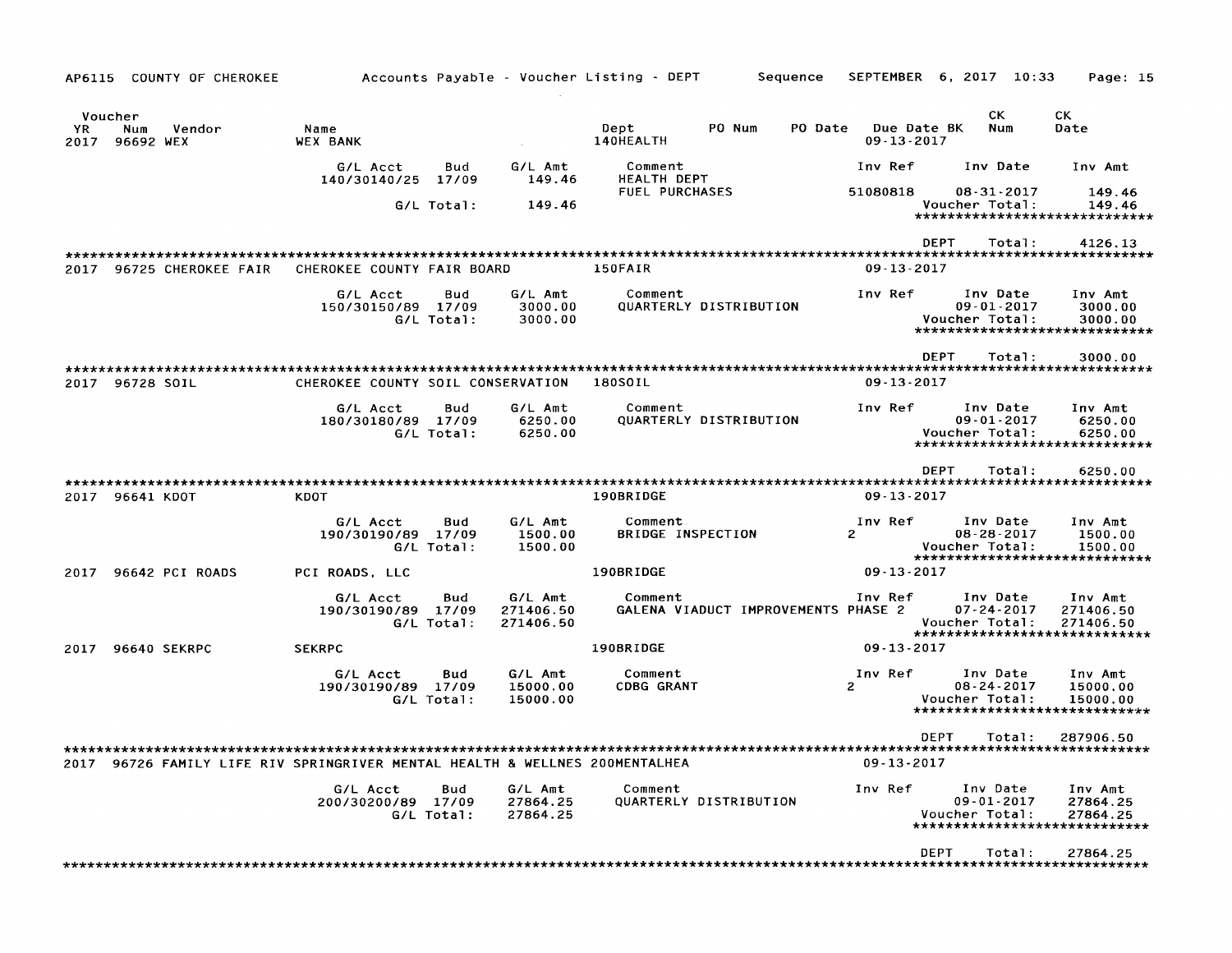| COUNTY OF CHEROKEE<br>AP6115                               | Accounts Payable - Voucher Listing - DEPT                |                                 | Sequence                                              | SEPTEMBER                       | $6, 2017$ $10:33$                                                                | Page: 16                        |
|------------------------------------------------------------|----------------------------------------------------------|---------------------------------|-------------------------------------------------------|---------------------------------|----------------------------------------------------------------------------------|---------------------------------|
| Voucher<br>Vendor<br>YR.<br>Num<br>2017<br>96727 CLASS LTD | Name<br>CLASS LTD                                        |                                 | Dept<br>PO Num<br>PO Date<br>210MENTALRET             | Due Date BK<br>$09 - 13 - 2017$ | СK<br>Num                                                                        | CK.<br>Date                     |
|                                                            | G/L Acct<br>Bud<br>210/30210/89 17/09<br>G/L Total:      | G/L Amt<br>27864.25<br>27864.25 | Comment<br>QUARTERLY DISTRIBUTION                     | Inv Ref                         | Inv Date<br>$09 - 01 - 2017$<br>Voucher Total:<br>*****************************  | Inv Amt<br>27864.25<br>27864.25 |
|                                                            |                                                          |                                 |                                                       |                                 | DEPT<br>Total:                                                                   | 27864.25                        |
| 2017<br>96720 AMBULANCE #1                                 | CHEROKEE COUNTY AMBULANCE-DIST #1                        |                                 | 220AMBULANCE                                          | $09 - 13 - 2017$                |                                                                                  |                                 |
|                                                            | G/L Acct<br>Bud<br>220/30220/89 17/09<br>G/L Total:      | G/L Amt<br>16877.33<br>16877.33 | Comment<br>MONTHLY SUBSIDY                            | Inv Ref                         | Inv Date<br>$09 - 01 - 2017$<br>Voucher Total:<br>*****************************  | Inv Amt<br>16877.33<br>16877.33 |
| 96721 AMBULANCE #2<br>2017                                 | CHEROKEE COUNTY AMBULANCE-DIST #2                        |                                 | 220AMBULANCE                                          | $09 - 13 - 2017$                |                                                                                  |                                 |
|                                                            | G/L Acct<br>Bud<br>220/30220/89 17/09<br>G/L Total:      | G/L Amt<br>16877.33<br>16877.33 | Comment<br>MONTHLY SUBSIDY                            | Inv Ref                         | Inv Date<br>09-01-2017<br>Voucher Total:<br>*****************************        | Inv Amt<br>16877.33<br>16877.33 |
| 96722 AMBULANCE #3<br>2017                                 | CHEROKEE COUNTY AMBULANCE-DIST #3                        |                                 | 220AMBULANCE                                          | $09 - 13 - 2017$                |                                                                                  |                                 |
|                                                            | G/L Acct<br>Bud<br>220/30220/89 17/09<br>G/L Total:      | G/L Amt<br>16877.33<br>16877.33 | Comment<br>MONTHLY SUBSIDY                            | Inv Ref                         | Inv Date<br>09-01-2017<br>Voucher Total:<br>*****************************        | Inv Amt<br>16877.33<br>16877.33 |
| 2017<br>96743 CENTURYLINK2961 CENTURYLINK                  |                                                          |                                 | 224911                                                | $09 - 13 - 2017$                | <b>DEPT</b><br>Total:                                                            | 50631.99                        |
|                                                            | Bud<br>G/L Acct<br>224/31224/01<br>G/L Total:            | G/L Amt<br>1172.96<br>1172.96   | Comment<br>ACCT 313409961                             | Inv Ref                         | Inv Date<br>$08 - 25 - 2017$<br>Voucher Total:<br>*****************************  | Inv Amt<br>1172.96<br>1172.96   |
| 2017                                                       | 96739 CRAW KAN TELEPH CRAW-KAN TELEPHONE COOPERATIVE INC |                                 | 224911                                                | 09 13 2017                      |                                                                                  |                                 |
|                                                            | G/L Acct<br>Bud<br>224/31224/01                          | G/L Amt<br>148.00               | Comment<br>FACILITY ACCESS SERVICE<br>1818SZ10901.015 | Inv Ref                         | Inv Date<br>$09 - 01 - 2017$                                                     | Inv Amt<br>148.00               |
|                                                            | G/L Total:                                               | 148.00                          |                                                       |                                 | Voucher Total:<br>*****************************                                  | 148.00                          |
| 96693 TBS<br>2017                                          | TBS ELECTRONICS, INC                                     |                                 | 224911                                                | $09 - 13 - 2017$                |                                                                                  |                                 |
|                                                            | G/L Acct<br>Bud<br>224/31224/01<br>G/L Total:            | G/L Amt<br>43473.45<br>43473.45 | Comment<br>ANTENNAS, CONNECTOR, CABLES 00091009       | Inv Ref                         | Inv Date<br>$08 - 17 - 2017$<br>Voucher Total:<br>*****************************  | Inv Amt<br>43473.45<br>43473.45 |
| 96740 UR<br>2017                                           | UR SOLUTIONS                                             |                                 | 224911                                                | $09 - 13 - 2017$                |                                                                                  |                                 |
|                                                            | G/L Acct<br>Bud<br>224/31224/01<br>G/L Total:            | G/L Amt<br>190.00<br>190.00     | Comment<br>OFFSITE SUPPORT                            | Inv Ref<br>20170902             | Inv Date<br>$09 - 05 - 2017$<br>Voucher Total:<br>****************************** | Inv Amt<br>190.00<br>190.00     |
|                                                            |                                                          |                                 |                                                       |                                 | <b>DEPT</b><br>Total:                                                            | 44984.41                        |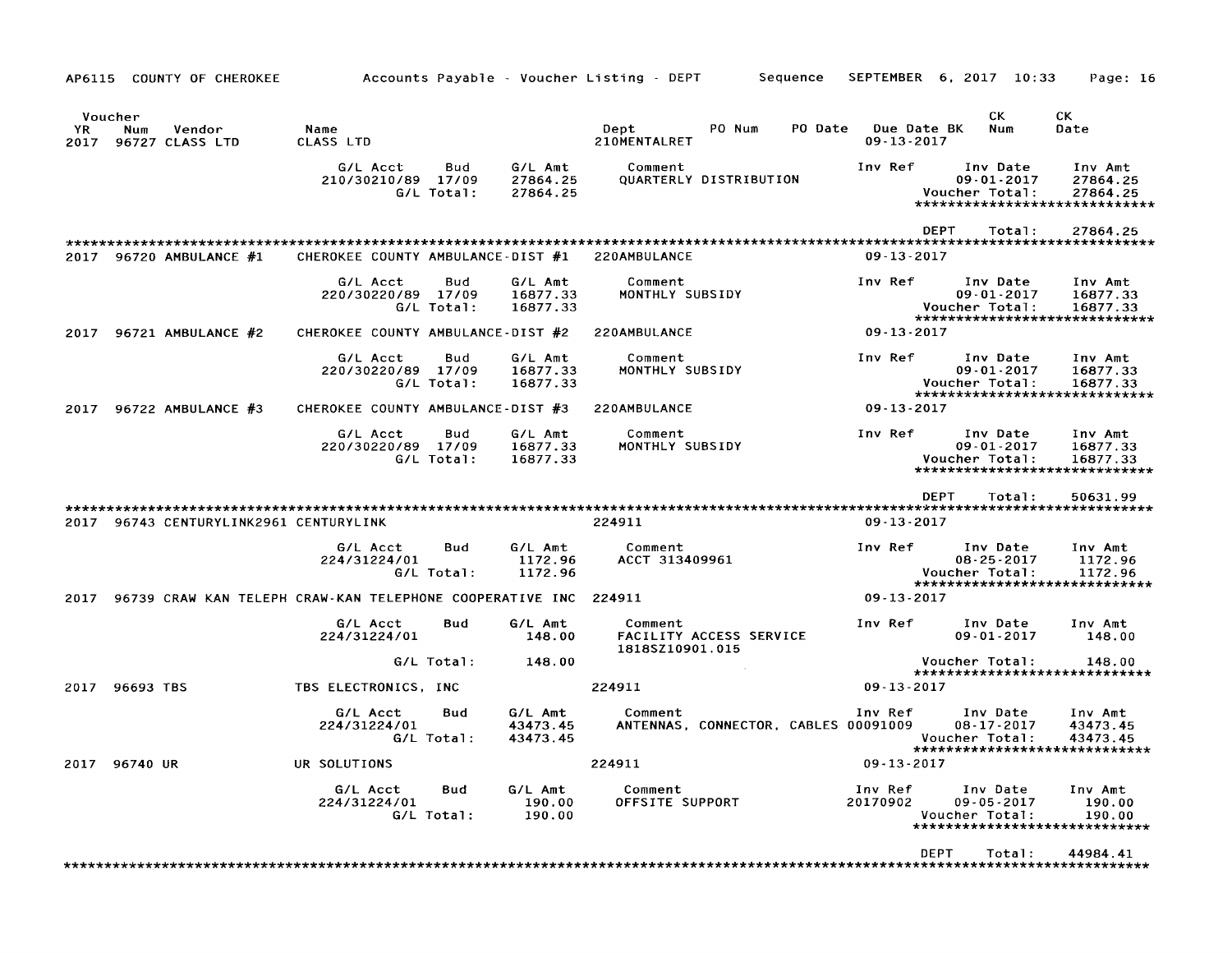| AP6115 COUNTY OF CHEROKEE               |                                                          |                             | Accounts Payable - Voucher Listing - DEPT<br>Sequence | SEPTEMBER 6, 2017 10:33                                                                                                                                                                            | Page: 17                                                      |
|-----------------------------------------|----------------------------------------------------------|-----------------------------|-------------------------------------------------------|----------------------------------------------------------------------------------------------------------------------------------------------------------------------------------------------------|---------------------------------------------------------------|
| Voucher<br>YR.<br>Num<br>Vendor<br>2017 | Name<br>96694 FOUR STATE OFFI FOUR STATE OFFICE PRODUCTS |                             | Dept<br>PO Num<br>PO Date<br><b>230APP</b>            | CK.<br>Due Date BK<br>$09 - 13 - 2017$                                                                                                                                                             | СK<br>Num<br>Date                                             |
|                                         | G/L Acct<br>Bud<br>230/30230/21 17/09<br>G/L Total:      | G/L Amt<br>800.11<br>800.11 | Comment<br>DIVIDERS, INK, TONERS, PENS 128980         | Inv Ref<br>Inv Date<br>$08 - 14 - 2017$<br>Voucher Total:                                                                                                                                          | Inv Amt<br>800.11<br>800.11<br>****************************** |
|                                         |                                                          |                             |                                                       | <b>DEPT</b>                                                                                                                                                                                        | Total:<br>800.11                                              |
| 2017 96695 CENTURYLINK1319 CENTURYLINK  |                                                          |                             | 300ELDERLY                                            | $09 - 13 - 2017$                                                                                                                                                                                   |                                                               |
|                                         | G/L Acct<br>Bud<br>300/30300/74 17/09<br>G/L Total:      | G/L Amt<br>5.38<br>5.38     | Comment<br>ACCT 320494722                             | Inv Ref<br>Inv Date<br>$08 - 24 - 2017$<br>Voucher Total:                                                                                                                                          | Inv Amt<br>5.38<br>5.38<br>*****************************      |
| 96698 COLUMBUS<br>2017                  | CITY OF COLUMBUS                                         |                             | 300ELDERLY                                            | 09-13-2017                                                                                                                                                                                         |                                                               |
|                                         | G/L Acct<br>Bud<br>300/30300/72 17/09<br>G/L Total:      | G/L Amt<br>54.56<br>54.56   | Comment<br>ACCT 07-48820-01                           | Inv Ref<br>Inv Date<br>$08 - 29 - 2017$<br>Voucher Total:                                                                                                                                          | Inv Amt<br>54.56<br>54.56<br>******************************   |
| 96696 EMPIRE<br>2017                    | EMPIRE DISTRICT ELECTRIC COMPANY                         |                             | 300ELDERLY                                            | $09 - 13 - 2017$                                                                                                                                                                                   |                                                               |
|                                         | G/L Acct<br>Bud<br>300/30300/72 17/09<br>G/L Total:      | G/L Amt<br>505.13<br>505.13 | Comment<br>ACCT 124991-59-7<br>828267-31-0            | Inv Ref<br>Inv Date<br>$08 - 22 - 2017$<br>$08 - 21 - 2017$<br>Voucher Total:                                                                                                                      | Inv Amt<br>251.39<br>253.74<br>505.13                         |
| 96700 GALENA<br>2017                    | CITY OF GALENA                                           |                             | 300ELDERLY                                            | $09 - 13 - 2017$                                                                                                                                                                                   | *****************************                                 |
|                                         | G/L Acct<br>Bud<br>300/30300/72 17/09<br>G/L Total:      | G/L Amt<br>83.27<br>83.27   | Comment<br>ACCT 10006000, 720 WALL ST                 | Inv Ref<br>Inv Date<br>$08 - 07 - 2017$<br>Voucher Total:                                                                                                                                          | Inv Amt<br>83.27<br>83.27<br>******************************   |
| 2017 96697 KS GAS                       | KANSAS GAS SERVICE                                       |                             | 300ELDERLY                                            | $09 - 13 - 2017$                                                                                                                                                                                   |                                                               |
|                                         | G/L Acct<br>Bud<br>300/30300/72 17/09<br>G/L Total:      | G/L Amt<br>32.79<br>32.79   | Comment<br>ACCT 512076592 1191351 09                  | Inv Ref<br>Inv Date<br>08-25-2017<br>Voucher Total:                                                                                                                                                | Inv Amt<br>32.79<br>32.79<br>*****************************    |
|                                         |                                                          |                             |                                                       | <b>DEPT</b>                                                                                                                                                                                        | Total:<br>681.13                                              |
| 2017 96742 CENTURYLINK2961 CENTURYLINK  |                                                          |                             | 330SEWER                                              | $09 - 13 - 2017$                                                                                                                                                                                   |                                                               |
|                                         | Bud<br>G/L Acct<br>330/30330/72 17/09<br>G/L Total:      | G/L Amt<br>177.18<br>177.18 | Comment<br>SEWER PHONE                                | Inv Ref<br>Inv Date<br>438097159<br>$08 - 23 - 2017$<br>Voucher Total:                                                                                                                             | Inv Amt<br>177.18<br>177.18<br>****************************** |
| 2017 96643 EMPIRE                       | EMPIRE DISTRICT ELECTRIC COMPANY                         |                             | 330SEWER                                              | $09 - 13 - 2017$                                                                                                                                                                                   |                                                               |
|                                         | G/L Acct<br>Bud<br>330/30330/72 17/09                    | G/L Amt<br>1129.26          | Comment<br><b>ELECTRIC</b>                            | Inv Ref<br>Inv Date<br>547731-85-1<br>08-28-2017<br>535793-78-0<br>$08 - 28 - 2017$<br>487490-67-4<br>$08 - 28 - 2017$<br>$059522 - 21 - 9$<br>$08 - 28 - 2017$<br>369339-68-4<br>$08 - 29 - 2017$ | Inv Amt<br>641.46<br>34.45<br>150.88<br>101.29<br>110.33      |